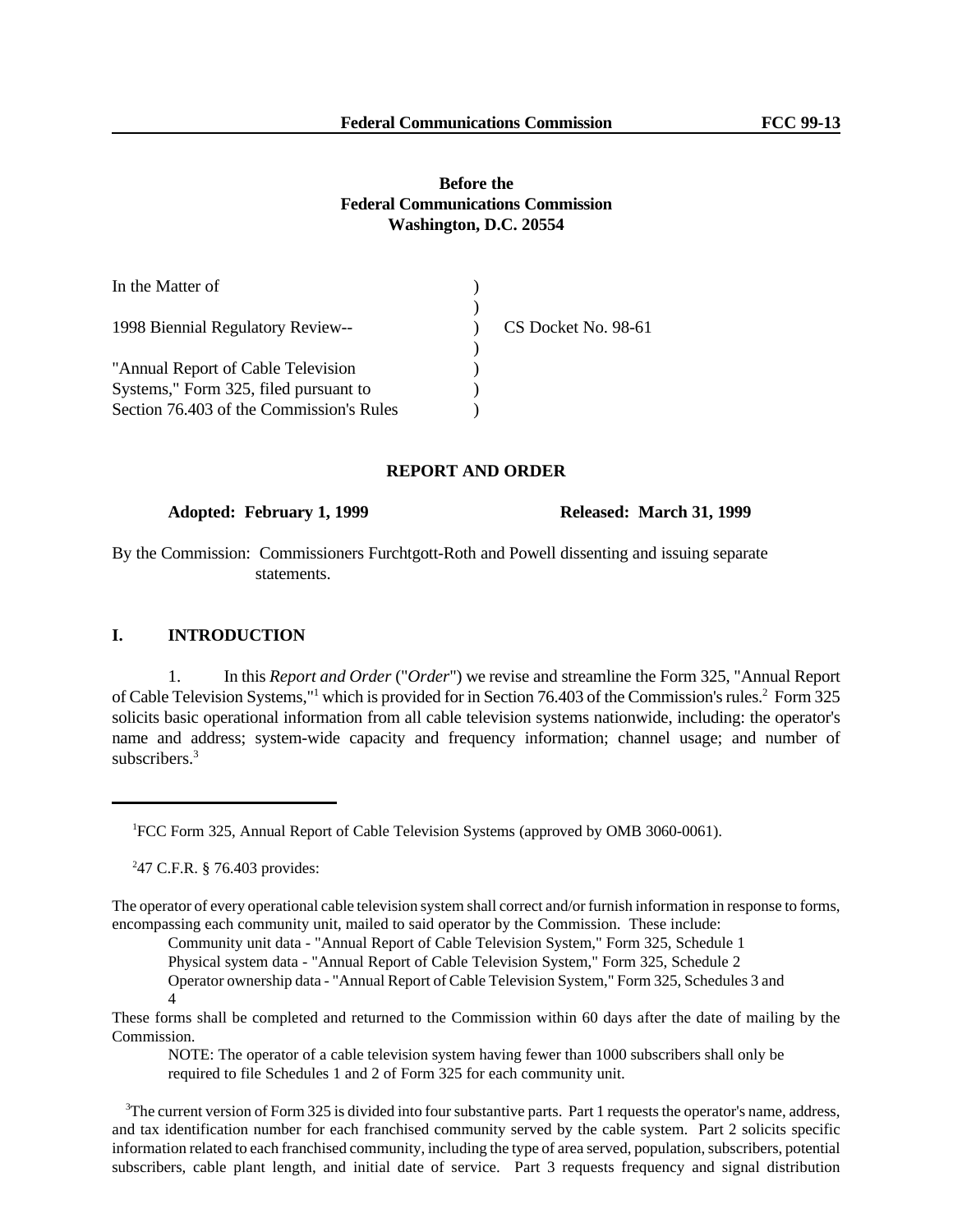2. In *1998 Biennial Regulatory Review -- "Annual Report of Cable Television Systems," Form 325, filed pursuant to Section 76.403 of the Commission's Rules, Notice of Proposed Rulemaking* ("*Notice*"),<sup>4</sup> we sought comment on whether to modify or eliminate the requirement that all cable systems annually file Form 325. We issued the *Notice* in connection with Section 11 of the 1996 Telecommunications Act which instructs the Commission "to conduct a biennial review of regulations that apply to operations and activities of any provider of telecommunications service and to repeal or modify any regulation it determines to be no longer in the public interest."<sup>5</sup> Although Section 11 does not specifically refer to cable operators, the Commission has determined that it is in the public interest to review and streamline the cable television rules in the spirit of Section 11.<sup>6</sup> In this regard, we assess the relevance of Form 325 for the purposes of our policymaking and enforcement activities. We conclude that it is possible to significantly streamline the existing information collection process in ways that will both reduce the administrative burden placed upon both the cable industry and the Commission, and yet will permit the Commission to meet its responsibilities in regulating the cable television industry.

# **II. BACKGROUND**

3. Form 325 serves as the Commission's basic annual reporting requirement for the cable television industry. The form was first developed for use in 1966<sup>7</sup> and was subsequently adopted as an annual filing requirement in 1971.<sup>8</sup> The form was intended to provide the Commission with information that would be of value in the development of policies and rules applicable to the cable television industry.<sup>9</sup> In addition, Form 325 has been used by the Commission to obtain subscribership data from which to calculate or review cable operators' annual federal regulatory fee payments<sup>10</sup> and to assist in the Commission's signal leakage and interference elimination program by collecting information on the frequencies used within systems.<sup>11</sup>

<sup>5</sup>Telecommunications Act of 1996, Pub. L. No. 104-104, 110 Stat. 56 (1996); 47 U.S.C. § 161.

6 *See* FCC News Release, *1998 Biennial Review Begun Early* (November 18, 1997).

7 *In the Matter of: Amendment of Subpart L, Part 91 et al., Second Report and Order* in Docket Nos. 14895, 15233, 15971, 2 FCC 2d 725, 765 (1966).

8 *In the Matter of: Amendment of Part 74, Third Report and Order* in Docket 18397, 32 FCC 2d 13 (1971).

9 *Id.*

<sup>10</sup>In the Matter of Assessment and Collection of Regulatory Fees for Fiscal Year 1995, Report & Order, Docket 95-3, 10 FCC Rcd 13512 (1995). Section 9(a) of the Communications Act of 1934, as amended, authorizes the Commission to assess and collect annual regulatory fees to recover the costs, as determined annually by Congress, that it incurs in carrying out enforcement, policy, rulemaking, and user information activities. *See* 47 U.S.C. § 159(a).

 $1147$  C.F.R. § 76.615(a). The signal leakage and interference elimination program is designed to locate and repair sources of cable system signal leakage in order to minimize the potential for such leakage to interfere with aeronautical and public safety communications.

information. Part 4 asks for information regarding local programming, ancillary services offered by the system, users (i.e., government, educational, advertisers), and capabilities of the system (i.e., public access, leased access).

<sup>4</sup> 13 FCC Rcd 12266 (1998) (*"Notice"*).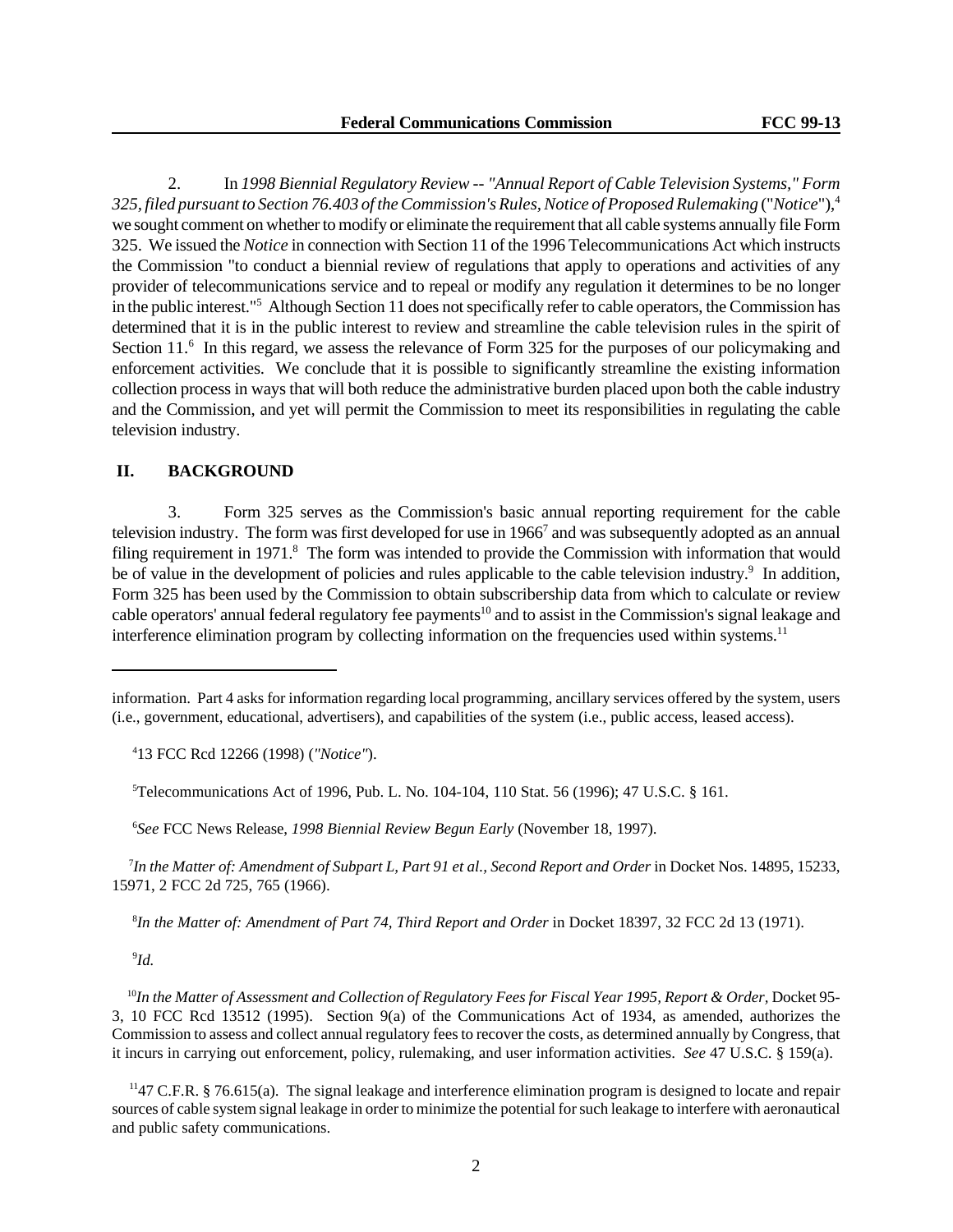4. In the *Notice*, we explained that the processing and compilation of Form 325 data has been a labor intensive process for the Commission.<sup>12</sup> In addition, we were concerned that the filing of the form not be burdensome to the cable industry. Consequently, we questioned the form's overall utility given the resources necessary to maintain its collection. In the past, in accordance with Section 76.403 of the Commission's rules,<sup>13</sup> Form 325 was mailed to every cable system in the country -- at present nearly 11,000 systems. Information collected by the form was then entered into the Commission's computer database by the staff. In order to reduce the filing burden on cable operators and to increase the accuracy of the database, preprinted forms reflecting the information collected from the previous year's filing were sent to system operators. The system operator was then only required to correct information that had changed since the last filing. Although this process was intended to ease the burden on system operators and to be administratively efficient, its review proved to be labor intensive for the Commission because the returned forms, many of which were deficient in some manner, had to be reviewed on an individual basis for accuracy by the staff before being entered into the database.<sup>14</sup> Because of the pressing demands of rate regulation and the implementation of the Telecommunications Act of 1996, Commission resources were deployed to focus on those areas and it became increasingly difficult to complete the data input process. Thus, Form 325 has not been mailed out since 1994.

## **III. DISCUSSION**

5. In response to the *Notice* in this proceeding we received 4 comments and 3 reply comments. Comments supporting the retention of the current Form 325 were filed by two parties: the Institute for Public Representation, *et. al.* ("IPR")<sup>15</sup> and the National Association of Broadcasters ("NAB"). Comments advocating the elimination of Form 325 were filed by the National Cable Television Association ("NCTA"), Ameritech New Media, Inc. ("Ameritech"), and Adelphia Communications Corporation, *et. al.* ("Adelphia").<sup>16</sup> In arguing for the elimination of Form 325, commenters contend that the form serves no identifiable regulatory or policy purpose.<sup>17</sup> Commenters further claim that the Form 325 process imposes a significant burden on the cable industry.<sup>18</sup>

6. NCTA describes the form as a "relic of a bygone era."<sup>19</sup> Ameritech argues that the form has outlived its usefulness and asserts that the collection process is "a classic example of a regulatory requirement

<sup>13</sup>47 C.F.R. § 76.403.

<sup>14</sup>Approximately 40% of the returned forms had some deficiency.

<sup>15</sup>IPR filed its comments jointly with the following groups: Association of Independent Video and Filmmakers, Center for Media Education, Civil Rights Forum, and OMB Watch.

<sup>16</sup>Adelphia filed its comments jointly with the following groups: Falcon Cable TV, the Pennsylvania Cable  $\&$ Telecommunications Association, and Tele-Media Corporation of Delaware.

<sup>17</sup>NCTA Comments at 3; Ameritech Comments at 3; Adelphia Reply Comments at 3-5.

<sup>18</sup>Ameritech Comments at 2; NCTA Comments at 2.

<sup>19</sup>NCTA Comments at 3.

<sup>12</sup>*Notice* at 3.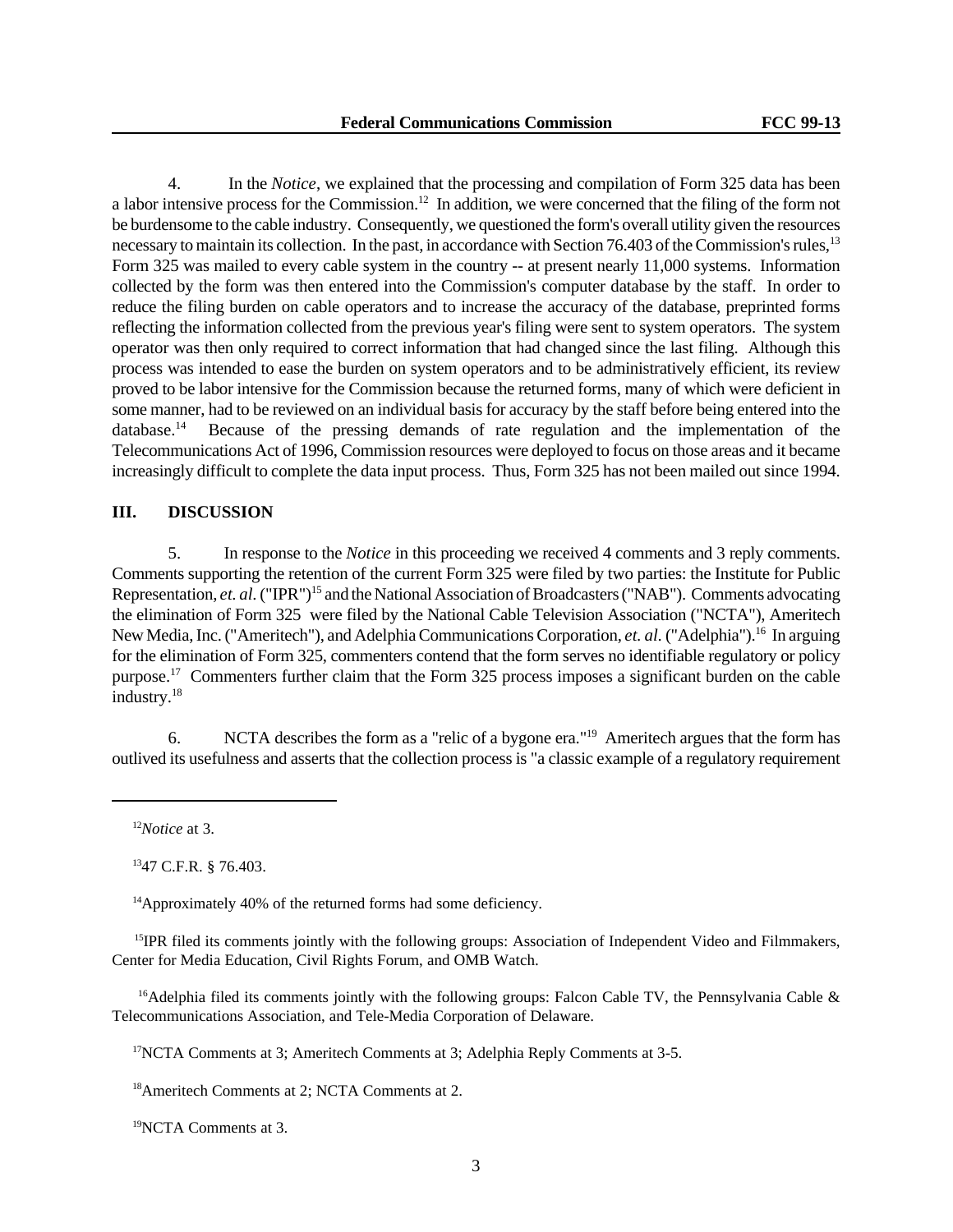in search of a reason."<sup>20</sup> NCTA and other commenters argue that the initial purpose for which the form was developed -- to provide the Commission with basic information on the cable industry that would be valuable in the development of regulations and policies -- largely has been served as the Commission has created a viable regulatory structure for the cable industry.<sup>21</sup> With respect to individual system waiver and enforcement proceedings, NCTA notes that the use of Form 325 data is not necessary because relevant information may be obtained directly from the parties involved in such proceedings.<sup>22</sup> Thus, commenters argue that it is inefficient to collect information from every cable system in the country in order to resolve waiver and enforcement cases that affect only some systems.<sup>23</sup>

7. Some commenters also believe that the information contained in the form is available from alternative sources.<sup>24</sup> NCTA asserts that Warren Publishing, Inc. ("Warren"), the publisher of the *Television & Cable Factbook*, collects cable system-specific data and includes in its publications much of the same information that is contained in Form  $325$ <sup>25</sup> NCTA notes that Warren also has an online database that contains system-specific information which is updated on a continuing basis.<sup>26</sup> NCTA claims that Warren's materials, not the Commission's Form 325 data, are relied upon by businesses and researchers for systemspecific information about the cable industry.<sup>27</sup> NCTA and Adelphia state that A.C. Nielsen also collects information required by Form 325.<sup>28</sup> IPR and NAB, who support the retention of the reporting requirement, argue that information compiled by commercial sources may not be as accurate and reliable as data provided directly by cable operators.<sup>29</sup>

<sup>23</sup>NCTA Comments at 2; Adelphia Reply at 4.

<sup>24</sup>NCTA Comments at  $6-10$ ; Adelphia Reply Comments at 3; Ameritech Reply Comments at 1.

<sup>25</sup>NCTA Comments at 7; Adelphia Reply Comments at 3.

<sup>26</sup>NCTA Comments at 7.

<sup>27</sup>*Id.*

<sup>28</sup>NCTA Comments at 8; Adelphia Reply Comments at 3. NCTA asserts, for example, that A.C. Nielsen's cable database (known as the Cable Online Data Exchange or "CODE") provides system-specific information including the number of homes passed, channel capacity, number of channels in use and is updated quarterly. NCTA Comments at 8.

<sup>29</sup>IPR Comments at 12; NAB Comments at 2 (noting that commercial sources rely on voluntarily submitted data).

<sup>20</sup>Ameritech Comments at 3.

<sup>21</sup>NCTA Comments at 3-4; Ameritech Comments at 3.

<sup>&</sup>lt;sup>22</sup>NCTA Comments at 2 and at 4-5. Commenters point out that the Commission has ample authority to request or require parties to provide information when needed for specific purposes. Ameritech Comments at 4; NCTA Comments at 13; NCTA Reply Comments at 3.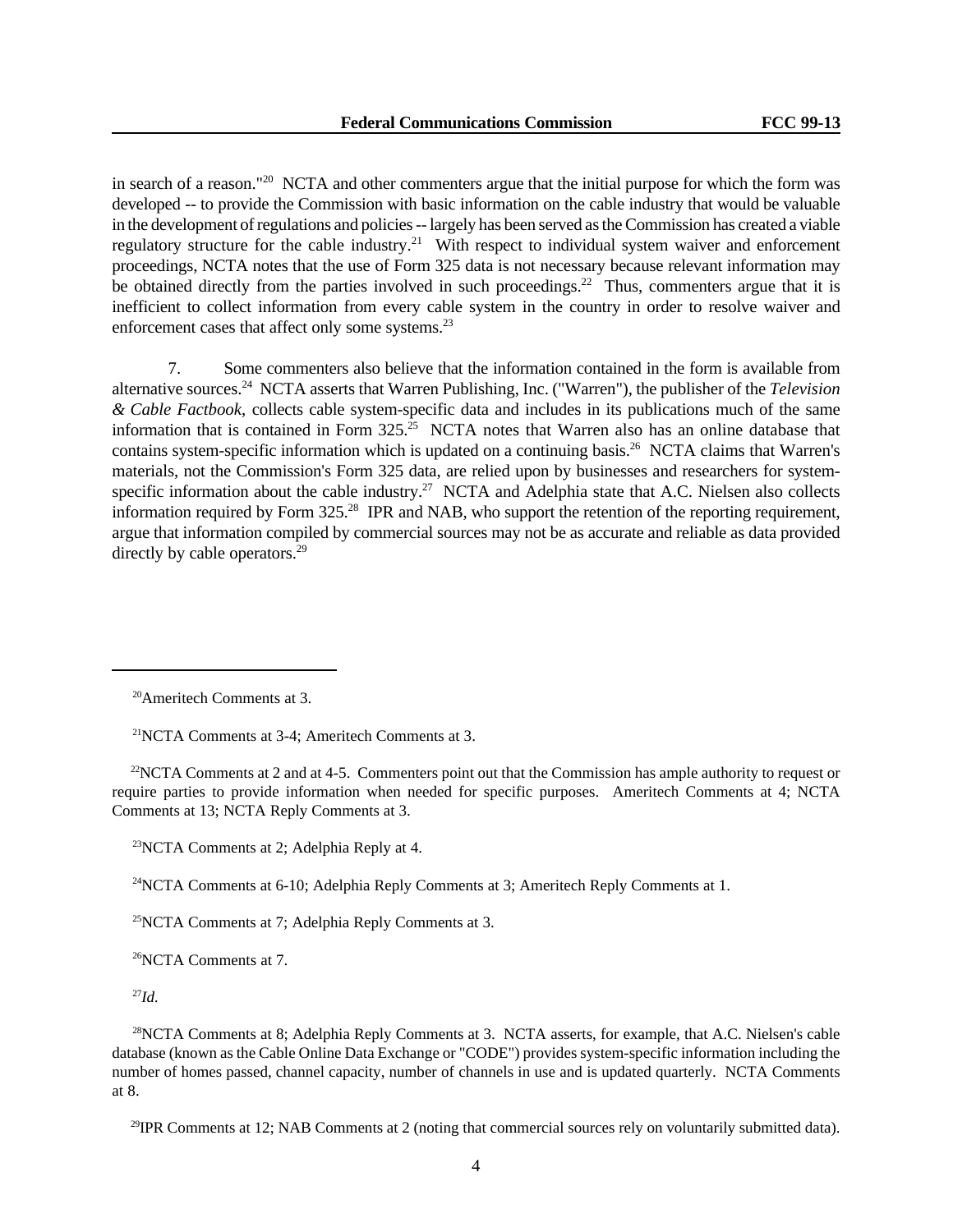8. NCTA and Adelphia also contend that information contained in Form 325 duplicates information that is available through other governmental filings.<sup>30</sup> Adelphia states, for example, that Form 325 data is available through filings made pursuant to other Commission rules as well as filings made with the Securities and Exchange Commission.<sup>31</sup> NCTA asserts that every cable system is required to file with the Copyright Office, on a semi-annual basis, information concerning the total number of activated channels as well as the number of activated channels on which the cable system carries television broadcast stations.<sup>32</sup> Moreover, the Commission has ample authority to require parties to provide information when needed for specific purposes.<sup>33</sup> Thus, in the event that both governmental and commercial sources fail to provide the necessary information or the information proves to be unreliable, the Commission, it is argued, can always seek the information on an as needed basis.<sup>34</sup>

9. In arguing for the retention of Form 325, IPR contends that information contained in the form is critical to the Commission's assessment of cable operators' compliance with horizontal integration, mustcarry, and leased access rules.<sup>35</sup> Specifically, IPR asserts that without reliable information on leased access usage, the Commission cannot assess the efficacy of its leased access rules.<sup>36</sup> IPR further argues that the public plays a significant role in monitoring the cable industry and that the Commission's collection of relevant industry data is important to that role.<sup>37</sup> In response to IPR's claims that Form 325 is critical to the Commission's regulatory oversight, Adelphia states that the form "does not provide *any* information which would enable even the most experienced regulator to determine whether a particular cable system was in compliance with the rather detailed and fact specific application of those [leased access, must carry, and horizontal ownership] rules."<sup>38</sup>

10. NAB believes that the continued collection of Form 325 may be necessary to ensure the availability of critical cable information for purposes of the upcoming digital television ("DTV") must carry proceeding.<sup>39</sup> However, NAB states that its concerns over the form will be allayed so long as the Commission is satisfied that adequate, accurate, and up-to-date information on specific cable system capacity and channel

<sup>33</sup>Ameritech Comments at 4; NCTA Comments at 13; NCTA Reply Comments at 3.

<sup>34</sup>NCTA Reply Comments at 3.

<sup>35</sup>IPR Comments at ii and 11.

<sup>36</sup>IPR Comments at 12.

<sup>37</sup>*Id.*

<sup>30</sup>NCTA Reply Comments at 2; Adelphia Reply Comments at 3.

<sup>&</sup>lt;sup>31</sup>Adelphia Reply Comments at 3. Adelphia identifies filings made pursuant to 47 C.F.R §§ 76.12, 76.400, 76.612, and 76.615 as examples of filings that duplicate information requested by Form 325. *Id.*

<sup>32</sup>NCTA Reply Comments at 2-3 (citing Copyright Office Form SA1-2).

<sup>38</sup>Adelphia Reply Comments at 4.

<sup>39</sup>NAB Comments at 1-2.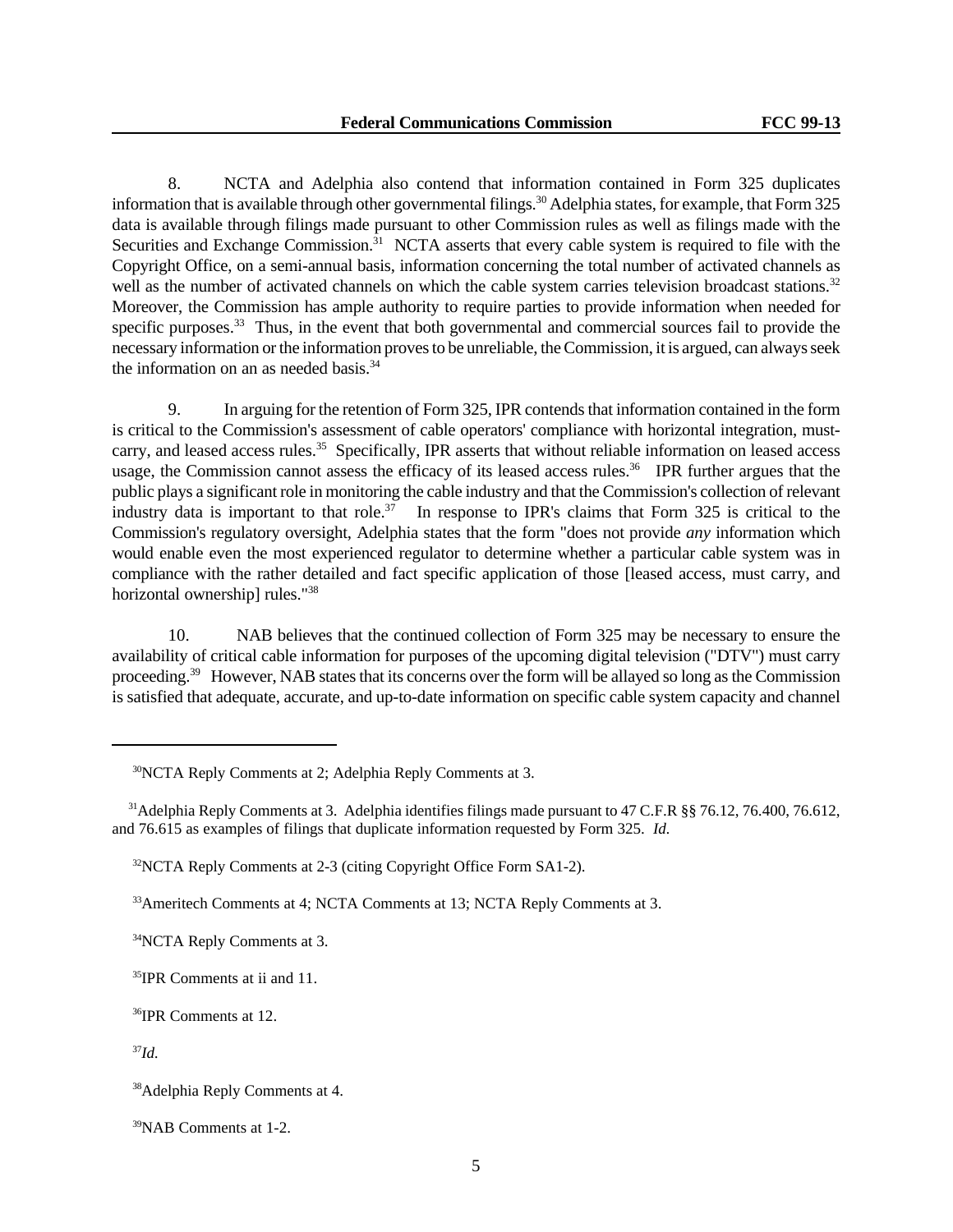usage will be available to the Commission and to private parties for purposes of that proceeding.<sup>40</sup> NAB argues that information about cable usage and capacity will be vital to the Commission's decision-making process as well as to the comments provided by the parties involved in the DTV must carry rulemaking.<sup>41</sup> NAB is concerned that A.C. Nielsen does not elicit specific information on physical channel capacity, such as cable system capacity in megahertz and systems' compression of signals, which will be important in determining cable capacity to carry DTV signals.<sup>42</sup> IPR also asserts that the Commission is statutorily obligated to collect Form 325 data from cable operators under Section 628(g) of the Communications Act of 1934, as amended. This Section requires the Commission to report annually to Congress on the status of competition in the market for the delivery of video programming.<sup>43</sup>

11. As explained more fully below, we seek in this proceeding to strike a balance to reduce the burdens placed upon the industry and on Commission resources in the Form 325 information collection process while still retaining access to core information that is needed by the Commission in order to perform its regulatory functions. We believe these objectives can best be achieved by drastically reducing the universe of system operators required to file the Form 325 while, at the same time, modifying and clarifying the form so that the information obtained from those operators reporting can be filed by them and utilized by the Commission with minimal burden. As explained below, we believe there is sufficient value in the information collected, with appropriate modifications and deletions, that the information collection process should not be altogether eliminated.

12. We believe that sufficient information could be collected to monitor the cable industry by sending out approximately 1,100 forms, an overall reduction of over 9,000 forms. This amount of forms will substantially reduce the burden on the cable industry without undermining the form's utility. By sending out forms to the approximately 700 systems with 20,000 or more subscribers, we will be able to gather information covering 70 percent of America's cable subscribers. With regard to cable systems with less than 20,000 subscribers, approximately 9,800 cable systems,<sup>44</sup> we believe that a mandatory requirement to have all of these systems file Form 325 would be costly and burdensome for the industry as well as for the Commission. A less costly and less burdensome approach to gather information about cable systems with less than 20,000 subscribers would be to adopt a sampling methodology.<sup>45</sup> Sampling is a way of providing accurate information while at the same time reducing the burden of compliance for the industry and processing costs for the Commission. In this regard, the Commission has chosen to use a stratified sampling technique to collect the

<sup>40</sup>*Id.*

<sup>41</sup>*Id.*

<sup>42</sup>*Id.*

<sup>43</sup>Communications Act §  $628(g)$ ; 47 U.S.C. § 548(g). IPR Comments at 11.

<sup>44</sup>Warren Publishing, Inc., *Television & Cable Factbook,* Services Volume No.66, 1998, at I-97.

<sup>45</sup>*See, e.g.,* B.J. Mandel, *Statistics for Management,* Dangary Publishing Company, 1984, at 174-176 ("Mandel"). In summary, sampling is used to lower cost, maintain or improve accuracy, and improve the feasibility and speed of collecting the information desired.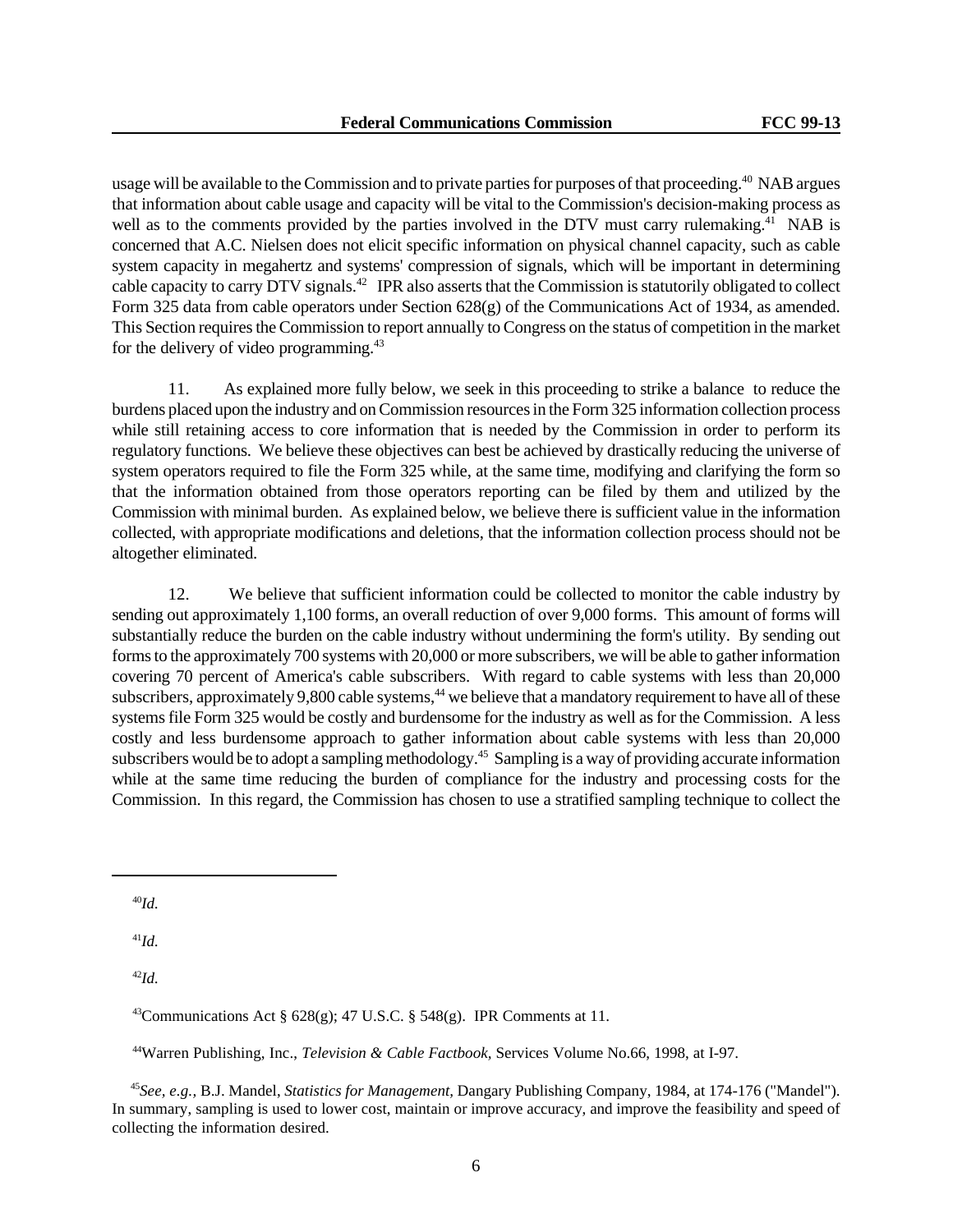required information from systems serving less than 20,000 subscribers.<sup>46</sup> We believe that the information collected based on this sampling of subscribers, along with the information gathered from 100% of systems with over 20,000 subscribers, will provide the Commission with an adequate profile of how cable systems operate today and how they impact the general population.

13. Moreover, we believe the burden on those filing information will not be onerous. The burden on these systems will be substantially reduced because the modified form will collect information on a systemwide basis rather than on a community-by-community basis which was done by the old form. This alone will substantially reduce the burden on many operators who may serve ten or more communities on one system.<sup>47</sup> Additionally, the modified form will be reduced in size with many questions on the old form being deleted. We anticipate that in the future this information will be filed electronically, but we will retain the paper filing requirement until the electronic filing system is developed. We are also eliminating the process whereby preprinted forms containing information previously filed at the Commission are sent out for correction each year.<sup>48</sup> Although this method of data collection was designed to make the process more efficient for both the Commission and filing parties, in practice, it has not proven to be of assistance and has in fact tended to impede the entire process. We will, however, be investigating methods to reduce the burden on those filing the form. We may consider using our internet web site to distribute the form. This may prove to be a more efficient and convenient method of distribution of the form for cable operators and will reduce the administrative burden on the Commission.

14. In making our decision to retain a streamlined information collection process, we have carefully reviewed the arguments of those who contend that the information collected is available from other governmental or nongovernmental sources, or that the information collected is not needed for legitimate regulatory purposes. We are not persuaded, however, that either of these arguments is correct. With respect to the question of whether this information is available from other sources, we are well aware that there are commercial resources available that contain considerable amounts of information regarding the cable industry.

 $^{46}$ Applying standard statistical formula to the 9,800 cable systems serving less than 20,000 subscribers results in a sample size of 450 systems. *See Mandel* at 258. These 450 systems are allocated into two strata based on system size by subscribers: systems with 5,000 to 19,999, and systems serving less than 5,000 subscribers. We allocate the sample size of 450 to each of these strata according to the percentage of subscribers in each strata. Since the systems making up the strata serving 5,000 to 19,999 subscribers serve approximately 11.8 subscribers or about 62% of cable subscribers served by systems with less than 20,000 subscribers, we allocate 62% of the sample size (i.e., 62% of 450) to this category. This yields a sample size for this category of 279 systems. The second category (systems serving less than 4,999 subscribers) contains systems which serve approximately 7.3 million subscribers or about 38% of all subscribers in both strata. We therefore allocate 38% of the sample size, i.e., 171 to this strata.

<sup>47</sup>*Cable system or cable television system.* A facility consisting of a set of closed transmission paths and associated signal generation, reception, and control equipment that is designed to provide cable service which includes video programming and which is provided to multiple subscribers within a community, but such term does not include: (1) A facility that services only to retransmit the television signals of one or more television broadcast stations; (2) A facility that serves subscribers without using any public right-of-way; (3) A facility of a common carrier which is subject, in whole or in part, to the provisions of Title II of the Communications Act of 1934, as amended . . . ; (4) An open video system that complies with Section 653 of the Communications Act; or (5) Any facilities of any electric utility used solely for operating its electric utility systems. 47 C.F.R § 76.5.

<sup>&</sup>lt;sup>48</sup>At least initially, we will mail out blank forms each year to affected cable operators. However, we will continue to examine less time consuming methods of distributing the form, such as posting the form on the internet.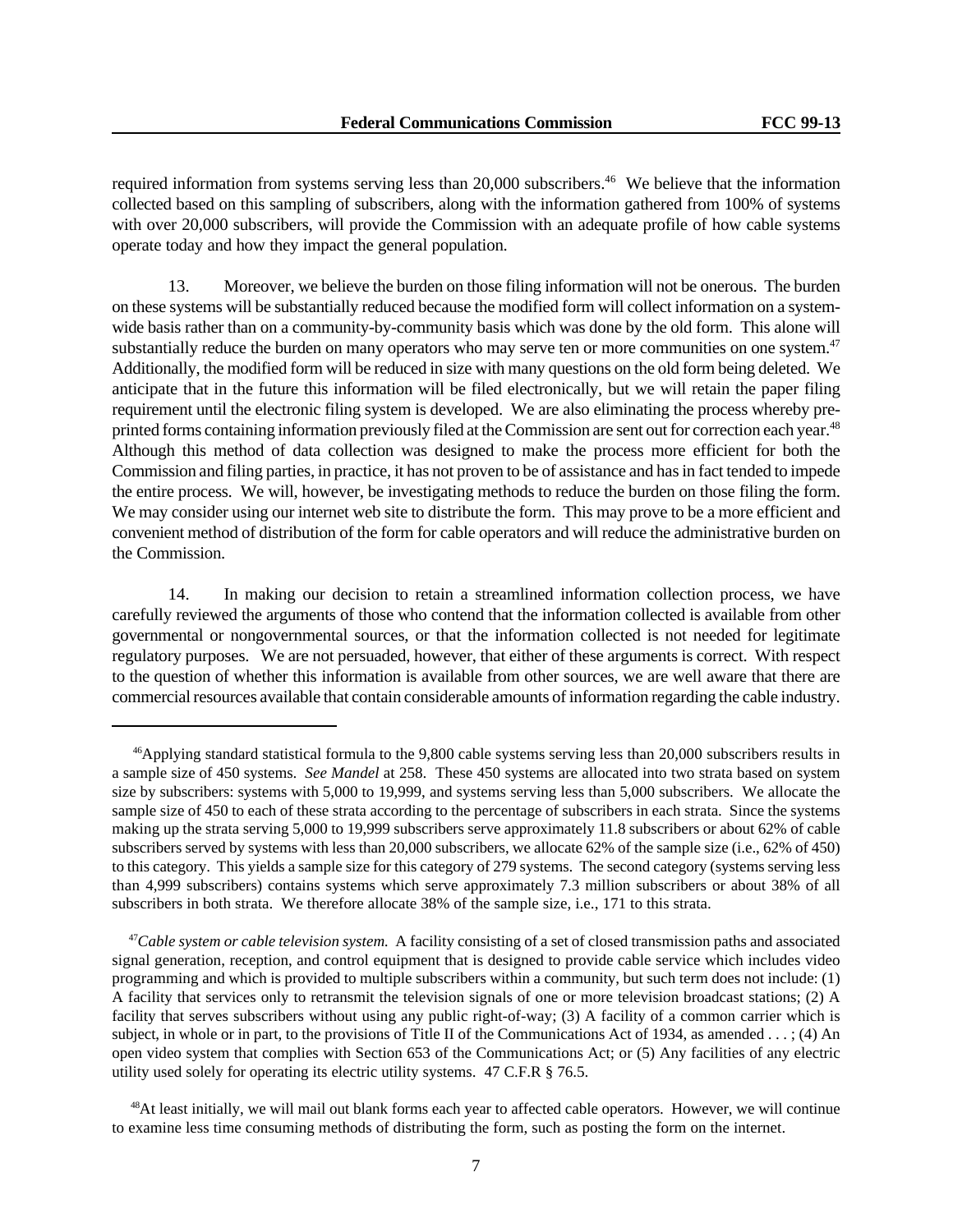The Commission has relied on such alternative sources in the past, including, for example, in connection with its *Annual Assessment of the Status of Competition in Markets for the Delivery of Video Programming* ("*Cable Competition Report*").<sup>49</sup> The information collected by these alternative sources, however, does not specifically answer the questions to be posed by Form 325 (e.g., digital capacity, leased access, must carry and retransmission consent). Nor is there any assurance that the questions that are asked by the commercial entities collecting information are answered consistently or that the information provided is current. We note, for example, a recent filing in a rulemaking proceeding by a cable system operator that refers to the data contained in the *Television Factbook* as being, in some instances, "years old" so that the operator had to limit its analysis to only those systems reporting more recently.<sup>50</sup>

15. Further, in making policy decisions in matters relating to such issues as digital television broadcast signal carriage, having available current and accurate information collected with only minimal cost and burden will be of considerable importance to the Commission. Although we appreciate the suggestion that such information could be collected more efficiently on an *ad hoc* basis, there are considerable delays associated with such a process and the information is likely to be needed on an ongoing basis for a variety of policy issues.

16. Moreover, we believe that the streamlining and modification of the form we adopt today will greatly increase its relevance in these transitional times while at the same time dramatically reducing the burden it imposes. In order to improve the overall usefulness of the form and its data, we have made a number of modifications to the form itself and its accompanying instructions. Our initiative accomplishes a number of goals, including soliciting information most directly responsive to our regulatory needs, removing certain ambiguities in the instructions, and modifying or eliminating outdated questions. We believe that the information collected in the form is needed for current legitimate regulatory purposes, as well as for future regulatory purposes. The Form 325 modifications will assist us in collecting information regarding the conversion of cable service from the analog to the digital medium as well as information regarding the cable industries' provision of advanced services. The information collected in this regard will allow the Commission to monitor the scope of the conversion process and ensure that the American public is well served.

17. The current four part Form 325 will be replaced with a streamlined, user-friendly Form 325 containing a reduced number of questions. In addition, information, as noted above, will no longer be collected on both a Community Unit Identification Number ("CUID") basis and a Physical System Identification Number ("PSID") basis, but will be collected solely on a PSID basis. This method of reporting information on a system basis will eliminate a previously cumbersome and excessively detailed procedure designed to elicit information regarding cable operators and the communities they serve on an individual community unit basis. We also modify Section 76.615 of the Commission's rules which requires cable operators to notify the Commission annually of all signals carried in the aeronautical radio frequency bands, a requirement previously fulfilled by the filing of a Form  $325$ <sup>51</sup>. Since all cable operators will no longer be required to file Form  $325$ , this

<sup>49</sup>*Fourth Annual Report, Annual Assessment of the Status of Competition in Markets for the Delivery of Video Programming*, CS Docket No. 97-141, FCC 97-423, rel. Jan. 13, 1998 ("*Cable Competition Report*"). *See* NCTA Comments at 9; Ameritech Reply Comments at 2.

<sup>50</sup>Comments of Tele-Communications, Inc., in Docket 92-264 filed August 14, 1998, Page A-5, note 2.

<sup>51</sup>47 C.F.R. § 76.615.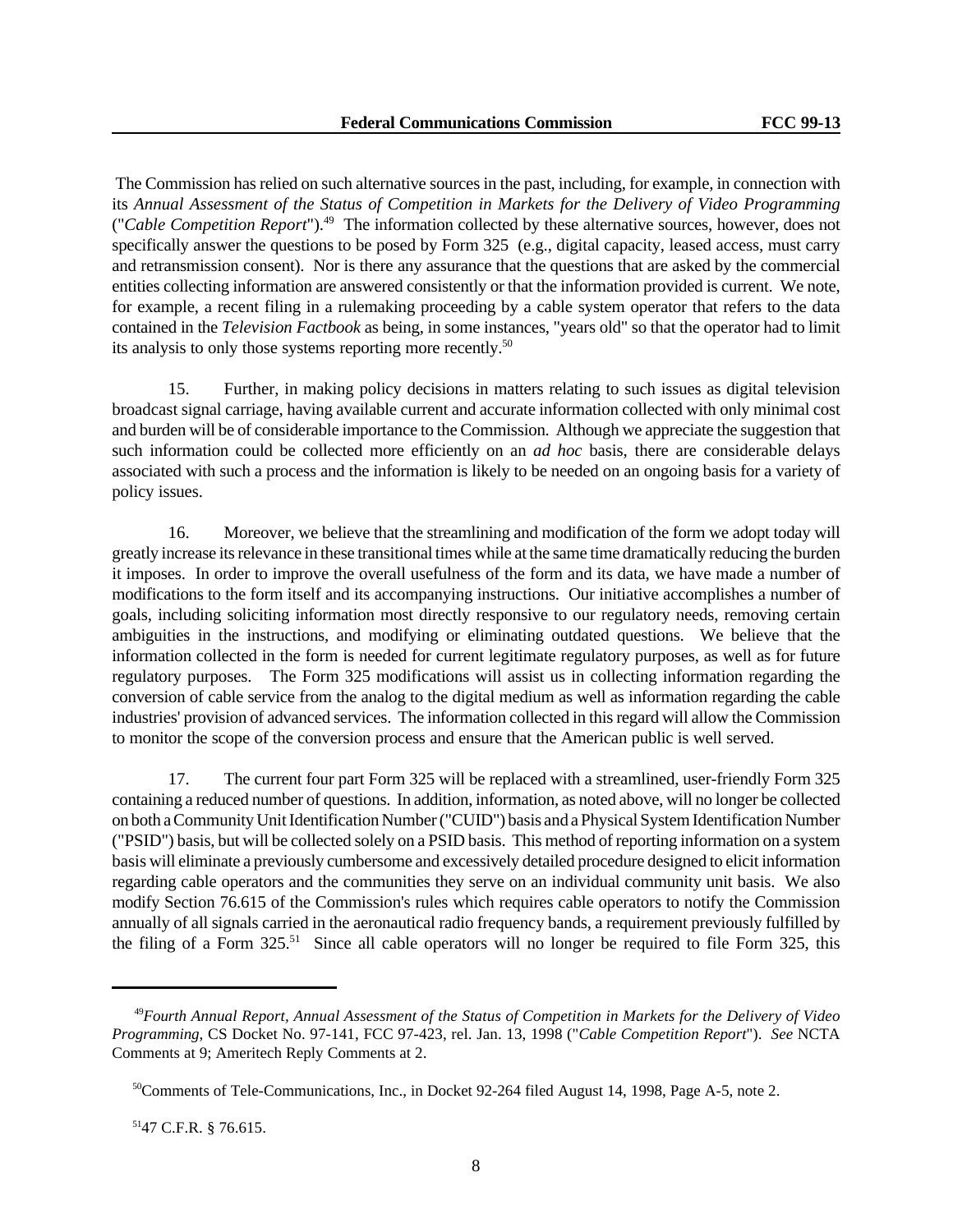requirement will now be satisfied by a cable operator filing Commission Form 320, "Basic Signal Leakage Performance Report."<sup>52</sup>

18. The following modifications will be made to the revised Form 325: (See Appendix A).

## **General Information**

19. In this portion of the form, we will solicit information from cable operators regarding the number of subscribers served by their systems as well as the number of potential subscribers (homes passed) that cable operators can access from their systems. This will provide the Commission with general information about the size of systems and structural changes that are taking place such as consolidation and clustering. We will also seek information regarding miles of cable plant and how much of the plant is devoted to coaxial cable or fiber optic cable, including the number and average nodal sizes in terms of subscribers served. Additionally, we will also ask whether the cable system uses microwave facilities as part of its cable plant.

20. In order to better assess the technical capabilities of cable systems and the future of the industry, we are interested in ascertaining general information regarding the provision of digital services. In that regard, the form will ask for information such as: number of cable modems deployed and the number of cable modem subscribers; number of subscribers requiring set-top boxes and the number of set-top boxes in inventory and deployed -- analog/digital/hybrid -- and total amount of analog spectrum versus digital spectrum. This information will enable the Commission to analyze cable operators' technical capabilities and the systems' technical potential for offering sophisticated services, including cable modem, IP telephony, and internet services as well as general telephony. This will aid the Commission in evaluating how, where, and how soon advanced digital services can be introduced.

#### **Frequency and Signal Distribution Information:**

21. In this part of the form, we will seek information pertaining to areas such as transmitted spectrum and channel capacity. Specifically, we will solicit information regarding upstream channel usage (i.e., two-way capability) in order to ascertain the capabilities of cable operators to transmit information from their subscribers' premises back to the cable headend. We will also seek information regarding downstream channel usage in order to ascertain the total number of video channels, both analog and digital, capable of being carried on a system, including the number of digital channels per 6 MHz of spectrum. Of that number, we will ask for information regarding the total number of channels, including all non-video channels, activated and delivered on the system. We will also ask operators to provide information about aggregate totals for addressable converters, modems deployed, and the number of telephony subscribers that use their systems. We will also continue to require operators to submit their channel lineups. We will ask operators to identify which channels are devoted to leased access, government access, public and educational access, and which stations are carried pursuant to must carry or retransmission consent provisions. We will also ask operators to provide information regarding the number of tiers carried on their systems and how many channels may be carried on each of those tiers.

22. We believe that the information solicited in this section of the form will enable us to assess industry compliance with our rules and to monitor industry trends in various regulated areas. For instance, in

<sup>52</sup>FCC Form 320, Basic Signal Leakage Performance Report (approved by OMB 3060-0433).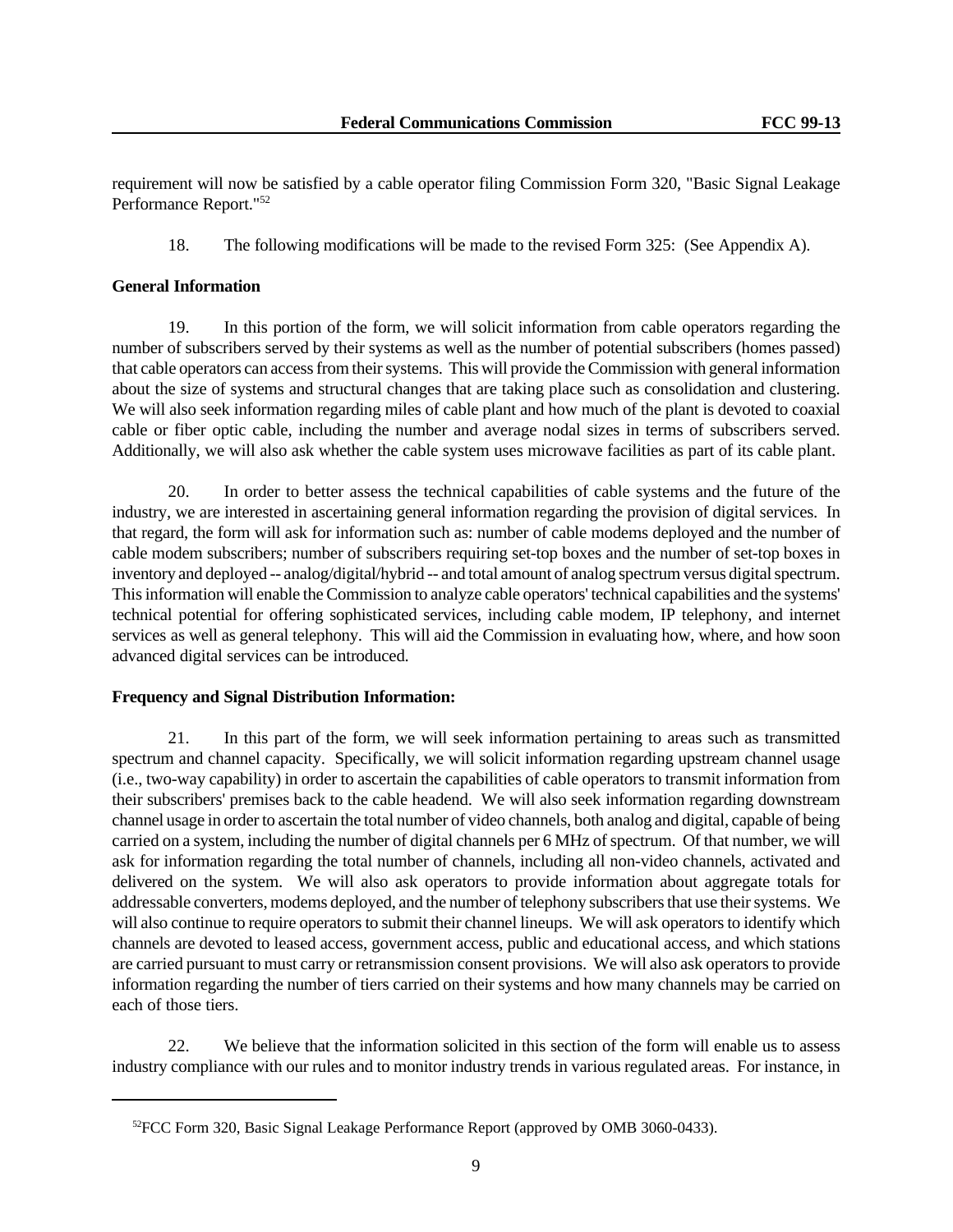light of the statutory requirements set forth in Section 612 of the Communications Act of 1934, as amended, the Commission has an obligation to set and monitor the rules for the price, terms and conditions of leased access use pursuant to Congressional direction to promote competition and diversity in the video marketplace consistent with the growth and development of cable systems.<sup>53</sup> Because the number of leased access channels being used by leased access programmers on a cable system is not available from commercial sources, we believe that our ability to have access to this information as reported on the Form 325 will be useful in monitoring leased access use by the industry and will assist us in soliciting general information, if deemed necessary, from those cable operators we know to be utilizing leased access channels.<sup>54</sup> Similarly, in order to determine the impact of our must carry and retransmission consent rules and for purposes of future policymaking, it would be helpful for cable operators to identify which local broadcast channels are carried under our must carry rules versus retransmission consent. Moreover, by requiring cable operators to identify what kind of programming is carried on which tiers, we will be able to determine how many, and what kind of service options are provided to subscribers.

23. The modifications to the Form 325 and its collection process will accomplish the goals of reducing the administrative burdens imposed upon both the cable industry and the Commission, while still allowing the Commission access to a consolidated source of information that will serve to better assist it in regulating the cable television industry. The modified form, by providing consistent, industry-wide data, will also assist the Commission in preparing its annual cable competition report. By changing the universe of cable systems reporting to systems with more than 20,000 subscribers, in addition to a sampling of cable systems with less than 20,000 subscribers, we will drastically reduce the number of Form 325 filings made at the Commission from nearly 11,000 to approximately 1,100. However, we believe that the information collected from this group of systems will give us an accurate picture of the entire cable industry at large. We also believe that the new Form 325 will still provide a mechanism that will enable the Commission to oversee and audit overall compliance with its regulatory fee requirements. In this regard, we note that systems serving more than 70% of the nation's cable subscribers will be reporting information. In addition, the revised form, while limited in scope and distribution, will nevertheless allow the Commission to monitor the vast changes which are occurring in the cable industry.

24. Moreover, the burden imposed upon those operators subject to the filing requirement is reduced because only a limited amount of information will be required to be reported and the information will be collected on a system-wide basis rather than on a community-by-community basis. In the past, the collection of data on a community basis proved to be a difficult and time consuming task for the operator because of the sheer volume of communities served by individual cable systems. Thus, while the administrative burdens imposed on the industry and the Commission will be significantly reduced, we believe that the new and improved form will prove useful to the Commission in its enforcement and policymaking functions.

# **IV. REGULATORY FLEXIBILITY ANALYSIS**

25. The regulatory flexibility analysis is attached to this Order as Appendix B.

<sup>53</sup>47 U.S.C. § 532; *see also* 47 C.F.R. §§ 76.970, 76.971.

<sup>&</sup>lt;sup>54</sup>The Commission's 1997 Price Survey provides some information on leased access, but only by sampling rather than on a system-by-system basis. *Report on Cable Industry Prices,* 12 FCC Rcd 22756 (1997). We believe that the new Form 325 will provide a more complete picture of leased access use in the cable industry.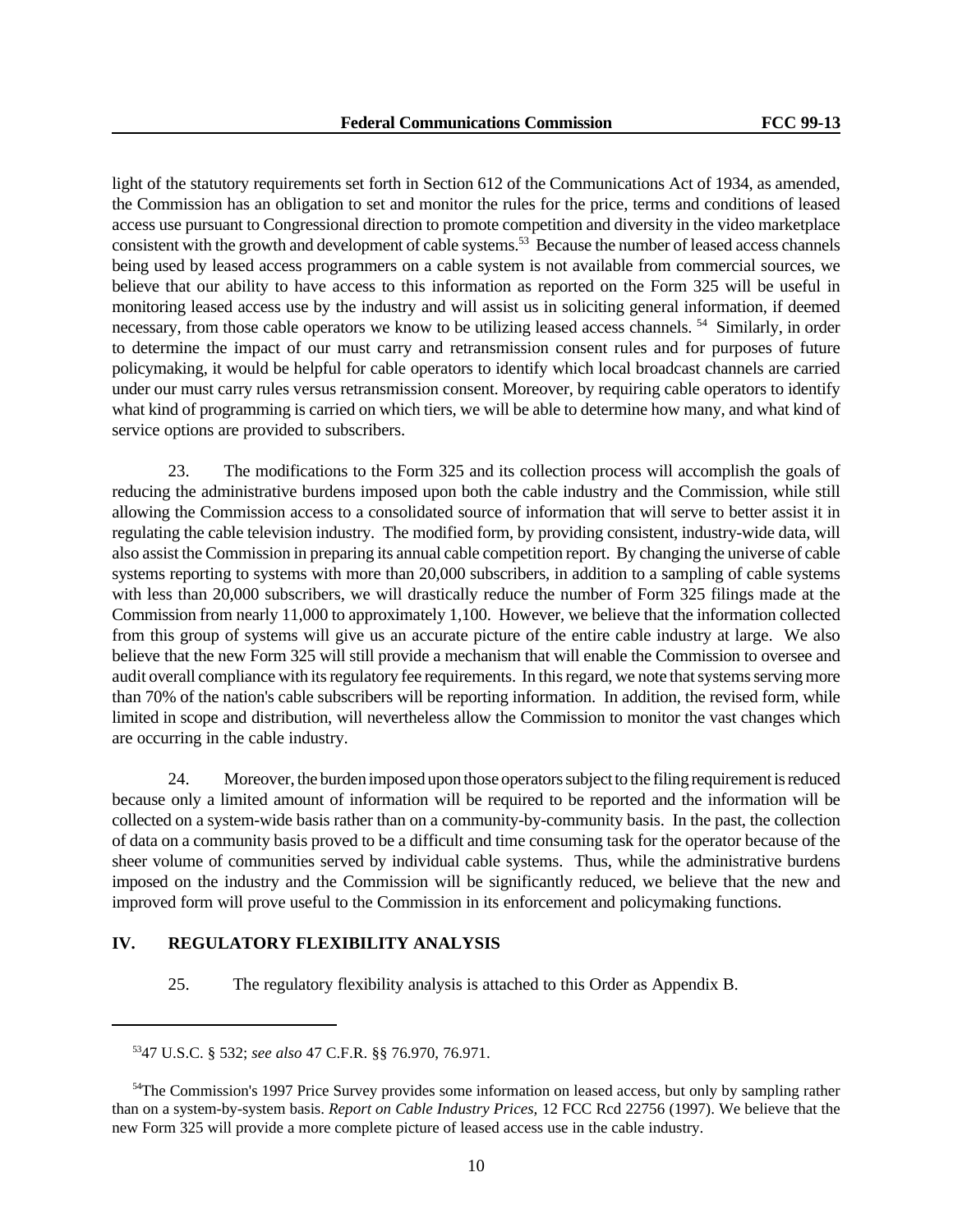# **V. PAPERWORK REDUCTION ACT OF 1995 ANALYSIS**

26. The requirements adopted in this Report and Order have been analyzed with respect to the Paperwork Reduction Act of 1995 (the "1995 Act") and found to contain new or modified information collection requirements on the public. The Commission, as part of its continuing effort to reduce paperwork burdens, invites the general public and the Office of Management and Budget ("OMB") to take this opportunity to comment on the information collection requirements contained in this Order, as required by the 1995 Act. Public comments are due 30 days from date of publication of this Order in the Federal Register; OMB comments are due 60 days from date of publication of this Order in the Federal Register. Comments should address: (a) whether the collection of information is necessary for the proper performance of the functions of the Commission, including whether the information shall have practical utility; (b) the accuracy of the Commission's burden estimates; (c) ways to enhance the quality, utility, and clarity of the information collected; and (d) ways to minimize the burden of the collection of information on the respondents, including the use of automated collection techniques or other forms of information technology.

27. Written comments by the public on the new or modified information collection requirements are due 30 days after date of publication of this Order in the Federal Register. Written comments by OMB on the new or modified information collection requirements are due 60 days after date of publication of this Order in the Federal Register. Comments on the information collection requirements contained herein should be submitted to Judy Boley, Federal Communications Commission, Room 1-C804, 445 12th Street, S.W., Washington, DC 20554, or via the Internet to jboley@fcc.gov and to Timothy Fain, OMB Desk Officer, 10236 NEOB, 725 - 17th Street, N.W., Washington, DC 20503 or via the Internet to fain\_t@al.eop.gov.

#### **VI. PROCEDURAL PROVISIONS**

28. Effective Date. Upon approval by the Office of Management and Budget ("OMB"), the rules adopted in this Report and Order shall become effective. The Commission will publish a notice in the Federal Register announcing the effective date.

# **VII. ORDERING CLAUSES**

29. **IT IS ORDERED** that, pursuant to authority found in Sections 4(i), 303(r) and 628 of the Communications Act of 1934, as amended, 47 U.S.C. §§ 154(i), 303(r) and 548 that Section 76.403 of the Commission's rules, 47 C.F.R. § 76.403, **IS AMENDED** as set forth in Appendix C. In view of our action today which limits the number of cable operators filing Form 325, we also modify Section 76.615 of the Commission's rules, 47 C.F.R. § 76.615. Section 76.615 requires cable operators to notify the Commission annually of all signals carried in the aeronautical radio frequency bands and was a requirement previously fulfilled by the filing of a Form 325. Since all cable operators will no longer be required to file Form 325, the Section 76.615 requirement will now be satisfied by a cable operator filing Commission Form 320.

30. **IT IS FURTHER ORDERED** that the rules as amended in Appendix C shall become effective 30 days after publication in the Federal Register. The information collections contained in these rules shall become effective 70 days after publication in the Federal Register, following OMB approval, unless a notice is published in the Federal Register stating otherwise.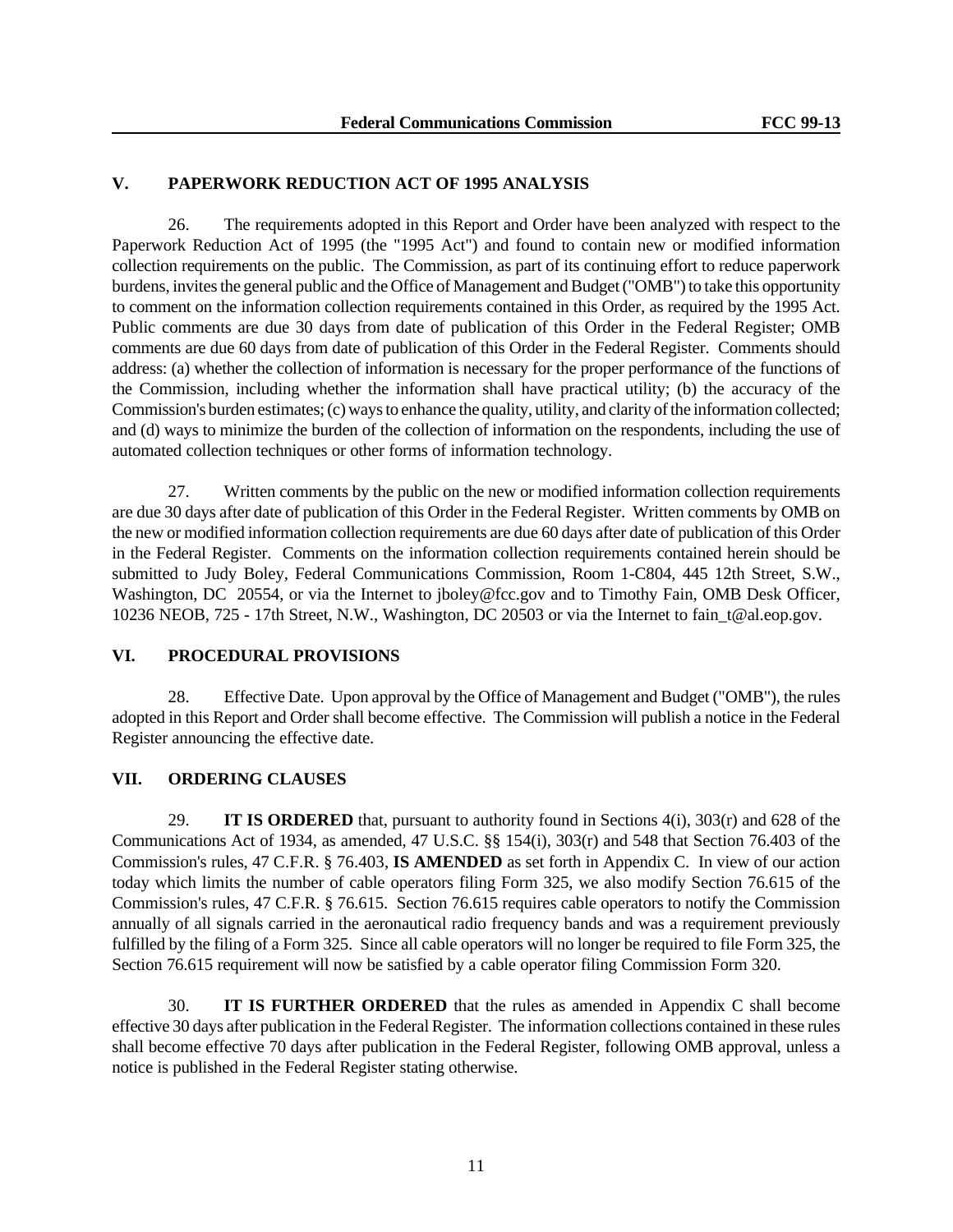31. **IT IS FURTHER ORDERED** that the Commission's Office of Public Affairs, Reference Operations Division, shall send a copy of this *Report and Order*, including the Final Regulatory Flexibility Analysis, to the Chief Counsel for Advocacy of the Small Business Administration in accordance with paragraph 603(a) of the Regulatory Flexibility Act, Pub. L. No. 96-354, 94 Stat. 1164, 5 U.S.C. §§ 601 *et seq*. (1981).

# FEDERAL COMMUNICATIONS COMMISSION

Magalie Roman Salas Secretary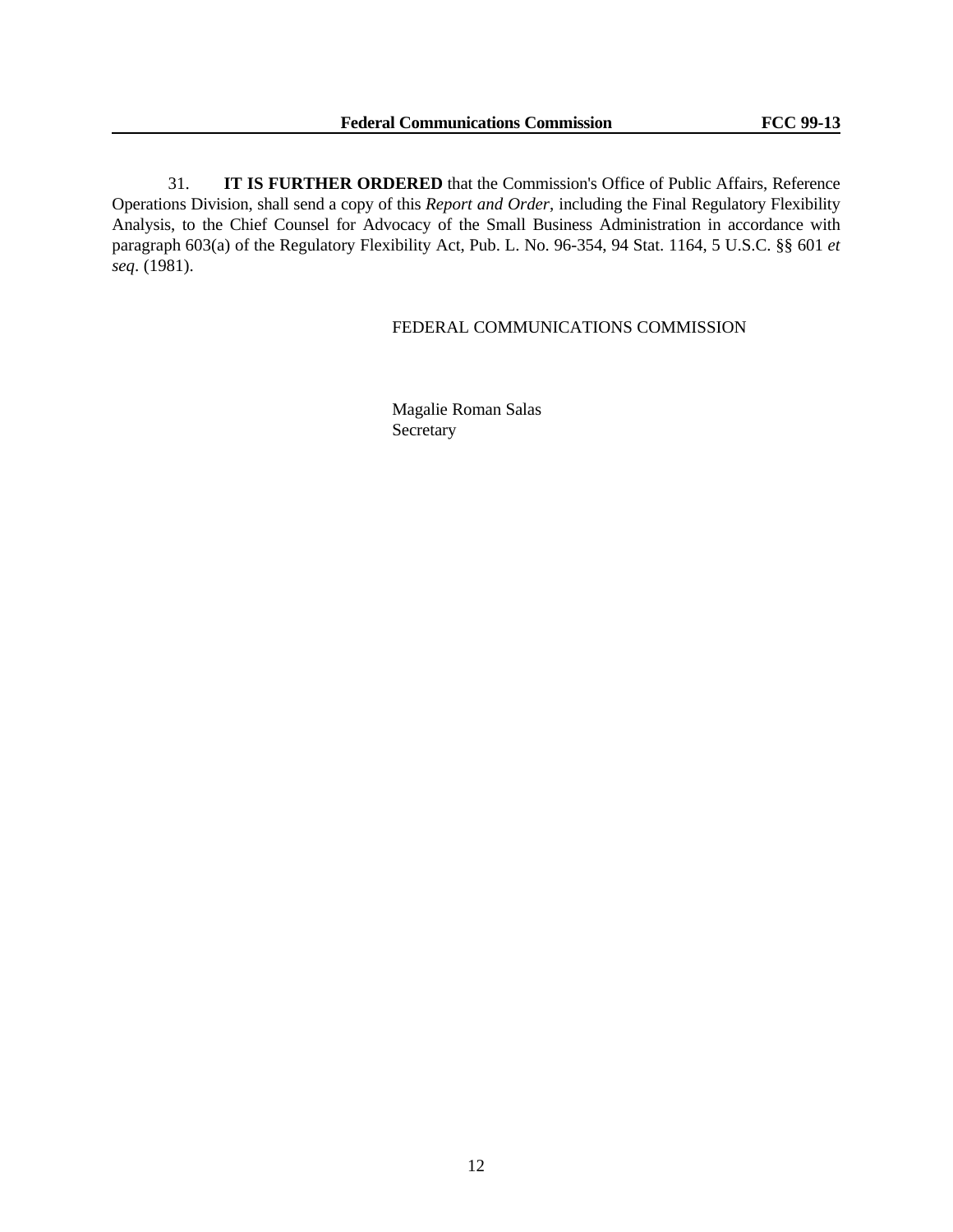# **APPENDIX A - FORM 325 (NOT YET APPROVED BY OMB).**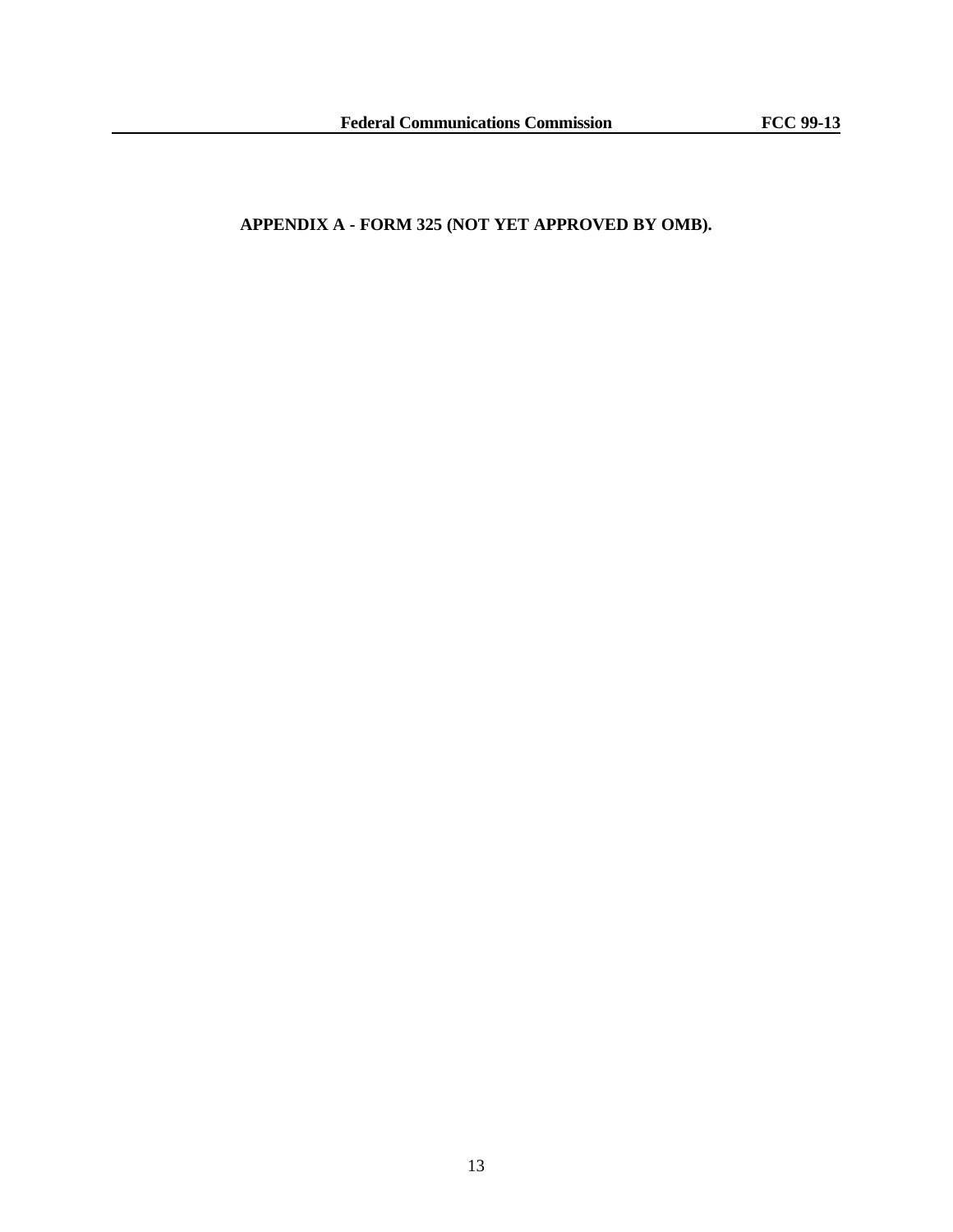# **INSTRUCTIONS FOR**

# ANNUAL REPORT OF CABLE TELEVISION SYSTEMS

This is the instruction sheet for the new FCC Form 325. If you owned and/or operated this system or any part thereof on December 31 of the preceding year, you are requested to fill out the form showing operations on a typical day in the last full week of December of the preceding year and to return the Form 325 to the FEDERAL COMMUNICATIONS COMMISSION, CABLE SERVICES BUREAU, WASHINGTON, DC 20554. within sixty (60) days of receipt of the form. If the system has different channel capacities and channel usage in different parts of the system, fill out the form based on the portion of the system that has the most subscribers. If you sold this system prior to December 31 of the preceding year, you are requested to forward the form to the new owner and notify the FCC. The form must be signed and dated. Return only the original. Failure to return the completed form within sixty (60) days of receipt may subject the operator to monetary forfeiture pursuant to Section 503(b) of the Communications Act of 1934, as amended. If there are any questions regarding this form, contact the FCC's Cable Services Bureau staff at (202) 418-7000.

#### I. GENERAL INFORMATION

Operator Legal Name - Must match the Registration Statement filed pursuant to 47 C.F.R. Section 76.12 or a Notice of Change filed pursuant to 47 C.F.R. Section 76.400.

Physical System Identification No. (PSID#) - - A six-digit number assigned by the Commission to each headend.

1. Subscribers - Total number of basic subscribers on the system computed according to the following method: Number of single family dwellings + number of individual households in multiple dwelling unit (apartments, condominiums, mobile home parks, etc.) paying at the basic subscriber rate + bulk rate customers + courtesy and free service. NOTE: Bulk-rate customers = total annual bulk-rate charge divided by basic annual subscription rate for individual households.

2. Potential Subscribers -- Total number of single family dwellings + total number of individual households in multiple dwelling units (apartments, condominiums, mobile home parks, etc.) for all locations with access to the existing cable plant (i.e. homes passed).

3. Length of Coaxial Cable -- Coaxial cable plant length of the broadband distribution system (excluding drops) rounded to the nearest kilometer.

4. Optical Fiber Cable -- Optical fiber plant length of the broadband distribution system (excluding optical fiber not in use or dark fiber) rounded to the nearest kilometer.

5. Optical Fiber Nodes -- Number of locations within the system where signals are converted from optical signals to RF signals, commonly referred to as nodes.

5a. Average Subscribers Per Node -- Average number of subscribers served from these nodes.

CARS Facility - Does the system use Cable Television Relay Service (CARS) facilities? 6.

6a. Call Signs - Call signs of CARS facilities utilized by the system.

7. Two Way Services - Has the system activated the return path of the cable plant for the provision of cable modem and/or telephone service?

7a. Telephone Subscribers -- Number of telephone subscribers in the system.

7b. Cable Modem Subscribers -- Number of cable modem data service subscribers in the system.

7c. Leased Cable Modems -- Number of leased cable modems deployed in the system. Include any modems that are part of a multifunctional hox.

8. Clustering -- Is the cable system situated in close proximity to any other commonly owned or managed cable system(s) that are operated on an integrated basis through the use of common personnel, marketing, or shared use of technical facilities.

8a., b. Cluster Size - Number of systems in the cluster and total number of subscribers to these clustered systems.

9. Set-Top Boxes - Number of leased set-top boxes deployed in the system.

9a. Analog Set-Top Boxes -- Number of set-top boxes deployed that are designed to receive only analog video services.

9b. Digital Set-Top Boxes -- Number of set-top boxes deployed that are designed to receive only digital video services.

9c. Hybrid Set-Top Boxes -- Number of set-top boxes deployed that are designed to receive both analog and digital video services.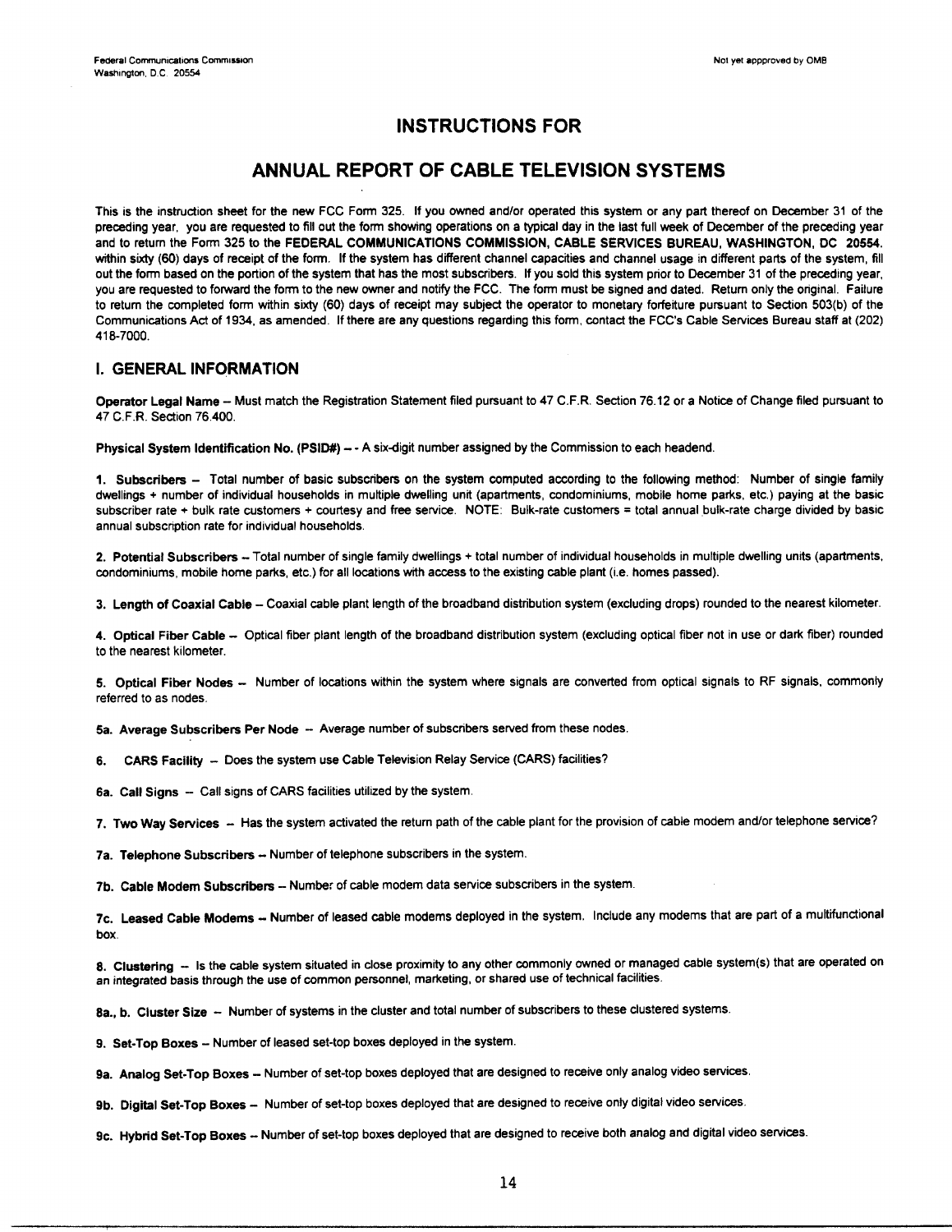# II. FREQUENCY AND SIGNAL DISTRIBUTION INFORMATION

1. Downstream Spectrum -- Total amount of radiofrequency (RF) spectrum used or usable to transmit communications to subscribers, measured in MHz (e.g. 54-450 MHz), that a majority of the plant is capable of carrying.

2. Activated Downstream Spectrum - Total amount of activated downstream RF spectrum (e.g. 54-450 MHz) currently occupied by signals being transmitted to subscribers.

3. Analog Video Channel Capacity - Number of analog video channels capable of being carried in the RF spectrum allocated for analog use.

4. Analog Video Channels Carried - Number of analog video channels actually carried on the analog portion of the system.

5. Digital Video Channel Capacity - Number of digital video channels capable of being carried in the RF spectrum allocated for digital use.

6. Digital Video Channels Carried -- Number of digital video channels actually carried on the digital portion of the system.

6a. Modulation Method -- Indicate digital modulation techniques used for digital video signals in the system (8-VSB, 64-QAM, 256-QAM). If another modulation method is used, please specify.

6b. Largest Number of Digital Video Channels Per 6 MHz Bandwidth - Largest number of digitized analog video channels carried within a 6MHz band, determined by the equipment modulating these signals onto the system.

7. Upstream Spectrum -- Total amount of upstream RF spectrum used to transmit from subscribers, measured in MHz (e.g. 5-42 MHz), that a majority of the plant is capable of carrying, determined by the design specifications of the cable plant and functional active and passive network elements regardless of whether that spectrum is used to transmit signals back to the headend.

8. Activated Upstream Spectrum -- Total amount of activated upstream RF spectrum (e.g. 5-42 MHz) currently occupied by signals being transmitted from subscribers back to the headend.

9. Programming Name -- The call sign of the TV broadcast station or abbreviation for the pay TV service or non-broadcast (usually satellitedelivered) service distributed on the system (e.g. ESPN, CSPAN, HBO). Please do not include audio services such as FM radio or digital music **SANICAS** 

Type -- The type of programming as defined as follows:

- 1 Broadcast Must Carry
- 2 Broadcast Retransmission Consent
- 3 Leased Access
- 4 Public Access
- 5 Government Access
- 6 Educational Access
- 7 Local Origination
- 8 Cable Network
- 9 Other

A/D/H -- Indicate whether the programming is transmitted over the system in analog (A), digital (D) or digital high definition (H) (e.g. 1080I or 720p format).

Tier - The tier in which the programming is contained as follows:

- B Basic
- E Cable Programming Services Tier (CPST)/Expanded Basic Tier
- P Premium
- M Pay Per View
- O Other

#### **III. CERTIFICATION**

Certification of this report is required in accordance with the Commission's Rules. It shall be certified by the individual owning the reporting system, if individually owned; by a partner, if a partnership; by an officer of the corporation, if incorporated; or by a representative holding power-of-attorney in case of physical disability of an individual owner or her/his absence from the United States.

> WILLFUL FALSE STATEMENTS ON THIS FORM ARE PUNISHABLE BY FINE AND/OR IMPRISONMENT (U.S. CODE. TITLE 18, SECTION 1001)

FCC 325 Instructions March 1999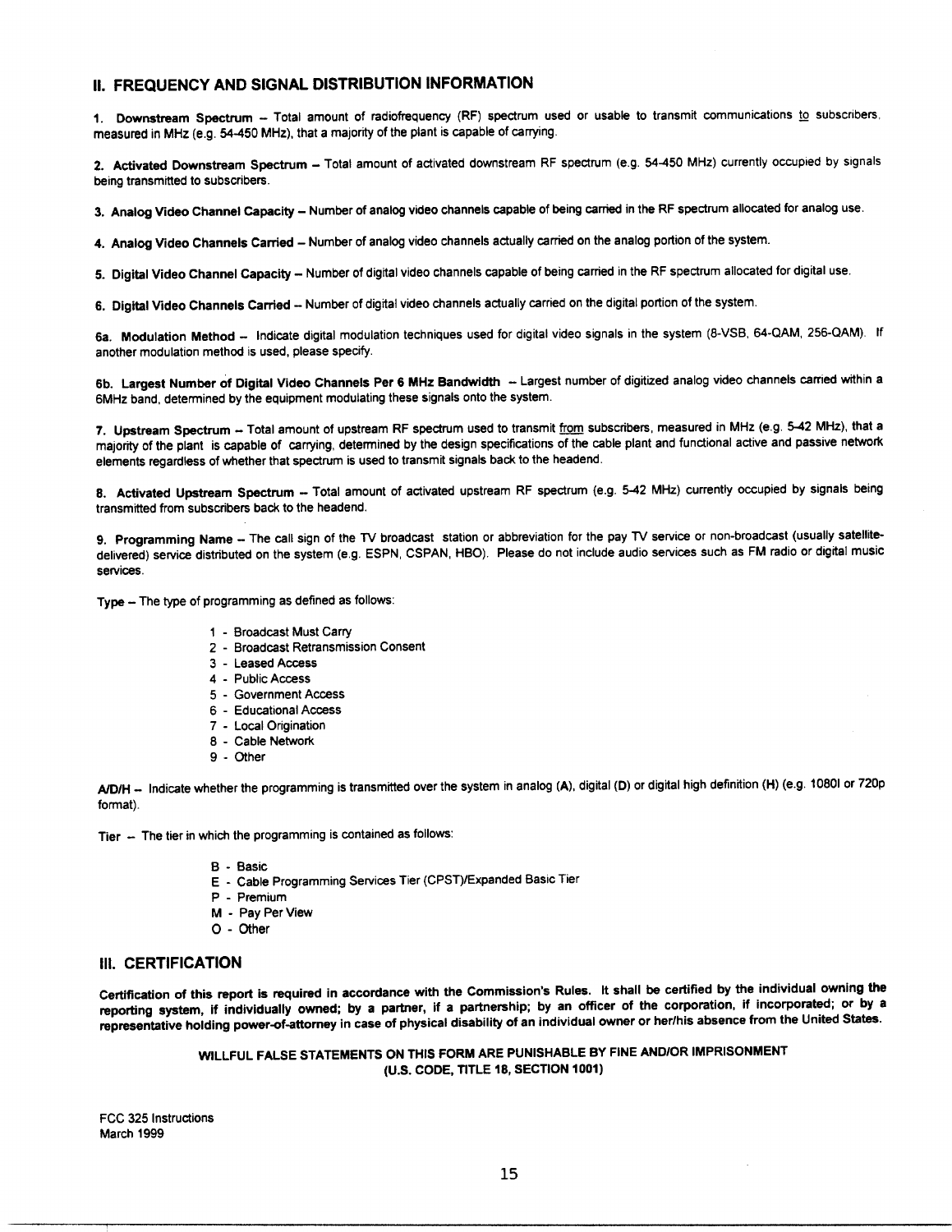

# **Federal Communications Commission**

Washington, D.C. 20554

# ANNUAL REPORT OF CABLE TELEVISION SYSTEMS

Public reporting burden for this collection of information is estimated to average 2 hours per response, including the time for reviewing instructions, searching existing data sources, gathering and maintaining the data needed, and completing and reviewing the collection of information. If you have any comments on this estimate, or on how we can improve the collection and reduce the burden it causes you, please write to the Federal Communications Commission, AMD-PERM, Paperwork Reduction Project (3060-0061), Washington, D.C. 20554. We will also accept your comments via the Internet if you send them to jboley@fcc.gov. Please do not send completed application forms to this address.

Operator Legal Name:

Address:

Physical System Identification No. (PSID#):

| <b>I. GENERAL INFORMATION</b>                                                                          |  |  |  |  |  |
|--------------------------------------------------------------------------------------------------------|--|--|--|--|--|
| Number of subscribers:                                                                                 |  |  |  |  |  |
| 2. Number of potential subscribers (homes passed):                                                     |  |  |  |  |  |
| 3. Length of coaxial cable plant in kilometers :                                                       |  |  |  |  |  |
| 4. Length of optical fiber cable plant in kilometers (exclude dark fiber) :                            |  |  |  |  |  |
| 5. Number of optical fiber nodes within the system :                                                   |  |  |  |  |  |
| 5a. Average number of subscribers served from these optical fiber nodes:                               |  |  |  |  |  |
| 6. Does the system use Cable Television Relay Service (CARS) microwave facilities? If yes, answer 6a:  |  |  |  |  |  |
| B.<br>6a.Call sign(s):                                                                                 |  |  |  |  |  |
| 7. Is the system providing telephone and/or cable modem data services? If yes, answer 7a, 7b, and 7c : |  |  |  |  |  |
| 7a. Number of telephone subscribers:                                                                   |  |  |  |  |  |
| 7b. Number of cable modem data service subscribers :                                                   |  |  |  |  |  |
| 7c. Number of leased cable modems deployed:                                                            |  |  |  |  |  |
| 8. Is the system part of a cluster of cable systems?                                                   |  |  |  |  |  |
| 8a. Number of systems in the cluster:                                                                  |  |  |  |  |  |
| 8b. Number of subscribers in the cluster :                                                             |  |  |  |  |  |
| 9. Total Number of leased set-top boxes deployed                                                       |  |  |  |  |  |
| 9a. Number of leased analog set-top boxes :                                                            |  |  |  |  |  |
| 9b. Number of leased digital set-top boxes                                                             |  |  |  |  |  |
| 9c. Number of leased hybrid set-top boxes (i.e. analog and digital) :                                  |  |  |  |  |  |

Not Yet Approved by OMB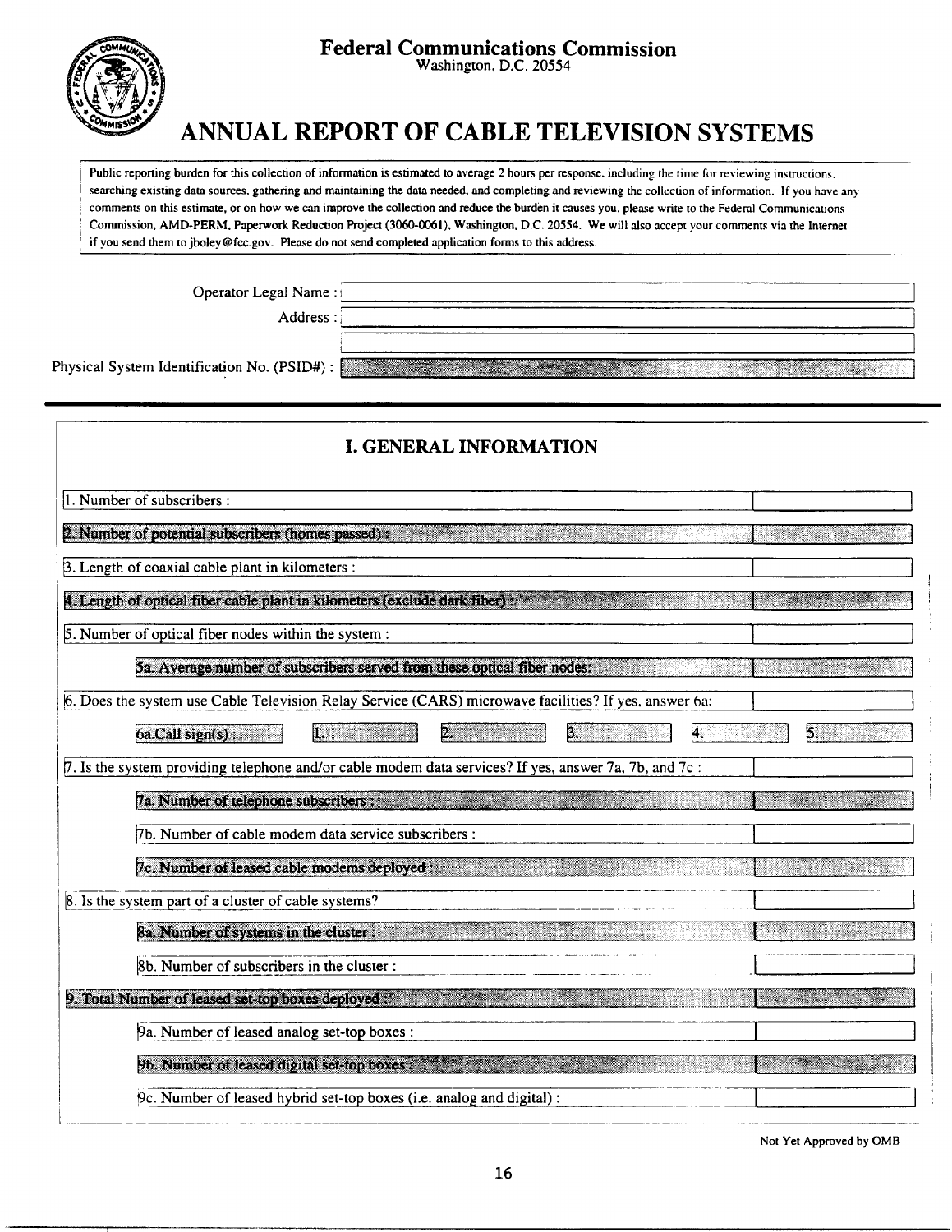|                                                                                                                                                                                                                                                                                      |                  | II. FREQUENCY AND SIGNAL DISTRIBUTION INFORMATION                                                                                                                                                                                                                   |                     |
|--------------------------------------------------------------------------------------------------------------------------------------------------------------------------------------------------------------------------------------------------------------------------------------|------------------|---------------------------------------------------------------------------------------------------------------------------------------------------------------------------------------------------------------------------------------------------------------------|---------------------|
| 1. Downstream spectrum (e.g. 54-550 MHz):                                                                                                                                                                                                                                            |                  |                                                                                                                                                                                                                                                                     |                     |
| 2. Activated downstream spectrum; and the state of the state of the state of the state of the state of the state of the state of the state of the state of the state of the state of the state of the state of the state of th                                                       |                  |                                                                                                                                                                                                                                                                     | I finns an          |
| 3. Analog video channel capacity :                                                                                                                                                                                                                                                   |                  |                                                                                                                                                                                                                                                                     |                     |
| 4. Analog video channels carried and the state of the state of the state of the state of the state of the state of the state of the state of the state of the state of the state of the state of the state of the state of the                                                       |                  |                                                                                                                                                                                                                                                                     | 그 가수 있는 일반 동생이 있다.  |
| 5. Digital video channel capacity :                                                                                                                                                                                                                                                  |                  |                                                                                                                                                                                                                                                                     |                     |
| 6. Digital video channels carried: With the state of the state of the state of the state of the state of the state of                                                                                                                                                                |                  | ್ನ ಸ್ಪಷ್ಟೆ                                                                                                                                                                                                                                                          | 21. Stij 1940       |
| 6a. Modulation method used:                                                                                                                                                                                                                                                          | 8VSB<br>$64$ QAM | $256$ QAM $\Box$<br>Other (Please specify):                                                                                                                                                                                                                         |                     |
|                                                                                                                                                                                                                                                                                      |                  | 6b. Largest number of digital video channels per 6 MHz bandwidth as a state of the state of the                                                                                                                                                                     |                     |
| 7. Upstream spectrum (e.g. 5-42 MHz):                                                                                                                                                                                                                                                |                  |                                                                                                                                                                                                                                                                     |                     |
| 8. Activated upstream Spectrum : 2008 1999 1999 1999 1999 1999                                                                                                                                                                                                                       |                  |                                                                                                                                                                                                                                                                     | <u> San Maria A</u> |
| 9. Programming Name e.g.ESPN,CSPAN                                                                                                                                                                                                                                                   | Type A/D/H Tier  | Programming Name e.g.ESPN.CSPAN                                                                                                                                                                                                                                     | Type A/D/H Tier     |
| II.                                                                                                                                                                                                                                                                                  |                  | 117.                                                                                                                                                                                                                                                                |                     |
| $\frac{2}{3}$                                                                                                                                                                                                                                                                        |                  | 18.                                                                                                                                                                                                                                                                 |                     |
| 4.                                                                                                                                                                                                                                                                                   |                  | 19.                                                                                                                                                                                                                                                                 |                     |
| 5.                                                                                                                                                                                                                                                                                   |                  | 20.<br>21.                                                                                                                                                                                                                                                          |                     |
| ۴٥.                                                                                                                                                                                                                                                                                  |                  | 22.                                                                                                                                                                                                                                                                 |                     |
| 7.                                                                                                                                                                                                                                                                                   |                  | 23.                                                                                                                                                                                                                                                                 |                     |
| 18.                                                                                                                                                                                                                                                                                  |                  | 24.                                                                                                                                                                                                                                                                 |                     |
| 9.                                                                                                                                                                                                                                                                                   |                  | 25.                                                                                                                                                                                                                                                                 |                     |
| 110.:                                                                                                                                                                                                                                                                                |                  | 26.                                                                                                                                                                                                                                                                 |                     |
| Ш.,                                                                                                                                                                                                                                                                                  |                  | 27.                                                                                                                                                                                                                                                                 |                     |
| 12.                                                                                                                                                                                                                                                                                  |                  | 28.                                                                                                                                                                                                                                                                 |                     |
| 13.                                                                                                                                                                                                                                                                                  |                  | 29.                                                                                                                                                                                                                                                                 |                     |
| 14.                                                                                                                                                                                                                                                                                  |                  | 30.                                                                                                                                                                                                                                                                 |                     |
| 15.1                                                                                                                                                                                                                                                                                 |                  | $\frac{31}{32}$                                                                                                                                                                                                                                                     |                     |
| 16.<br>Note: Use additional sheet as needed                                                                                                                                                                                                                                          |                  |                                                                                                                                                                                                                                                                     |                     |
| Type $-$ The type of programming as defined as follows :<br>1 - Broadcast Must Carry<br>2 - Broadcast Retransmission Consent<br>3 - Leased Access<br>4 - Public Access<br>5 - Government Access<br>6 - Educational Access<br>7 - Local Origination<br>8 - Cable Network<br>9 - Other |                  | Tier -- The tier in which the programming is contained as follows :<br><b>B</b> - Basic<br>E - Cable Programming Services Tier (CPST) / Expanded Basic Tier<br>P - Premium<br>M - Pay Per View<br>$O \cdot$ Other<br>A/D/H -- Analog - A<br>Digital - D<br>HDTV - H |                     |
|                                                                                                                                                                                                                                                                                      |                  |                                                                                                                                                                                                                                                                     |                     |
|                                                                                                                                                                                                                                                                                      |                  | <b>III. CERTIFICATION</b><br>I CERTIFY THAT I HAVE EXAMINED THIS REPORT, AND THAT ALL STATEMENTS OF<br>FACT CONTAINED THEREIN ARE TRUE, COMPLETE AND CORRECT TO THE BEST OF MY<br>KNOWLEDGE, INFORMATION AND BELIEF, AND ARE MADE IN GOOD FAITH.                    |                     |
| Telephone Number:                                                                                                                                                                                                                                                                    |                  | Signature:                                                                                                                                                                                                                                                          |                     |
| Printed Name:                                                                                                                                                                                                                                                                        |                  | Date:                                                                                                                                                                                                                                                               |                     |

| Ħ<br>e . |  |  |  |  |
|----------|--|--|--|--|

 $\begin{array}{c} 1 \\ 1 \\ 2 \end{array}$ 

 $\begin{array}{c} \begin{array}{c} \begin{array}{c} \begin{array}{c} \end{array} \\ \end{array} \\ \begin{array}{c} \end{array} \end{array} \end{array}$ Ì.

 $\frac{1}{2}$ 

 $\bar{z}$ 

Willful false statements made on this form are punishable by fine and/or imprisonment. 18 U.S.C. Section 1001.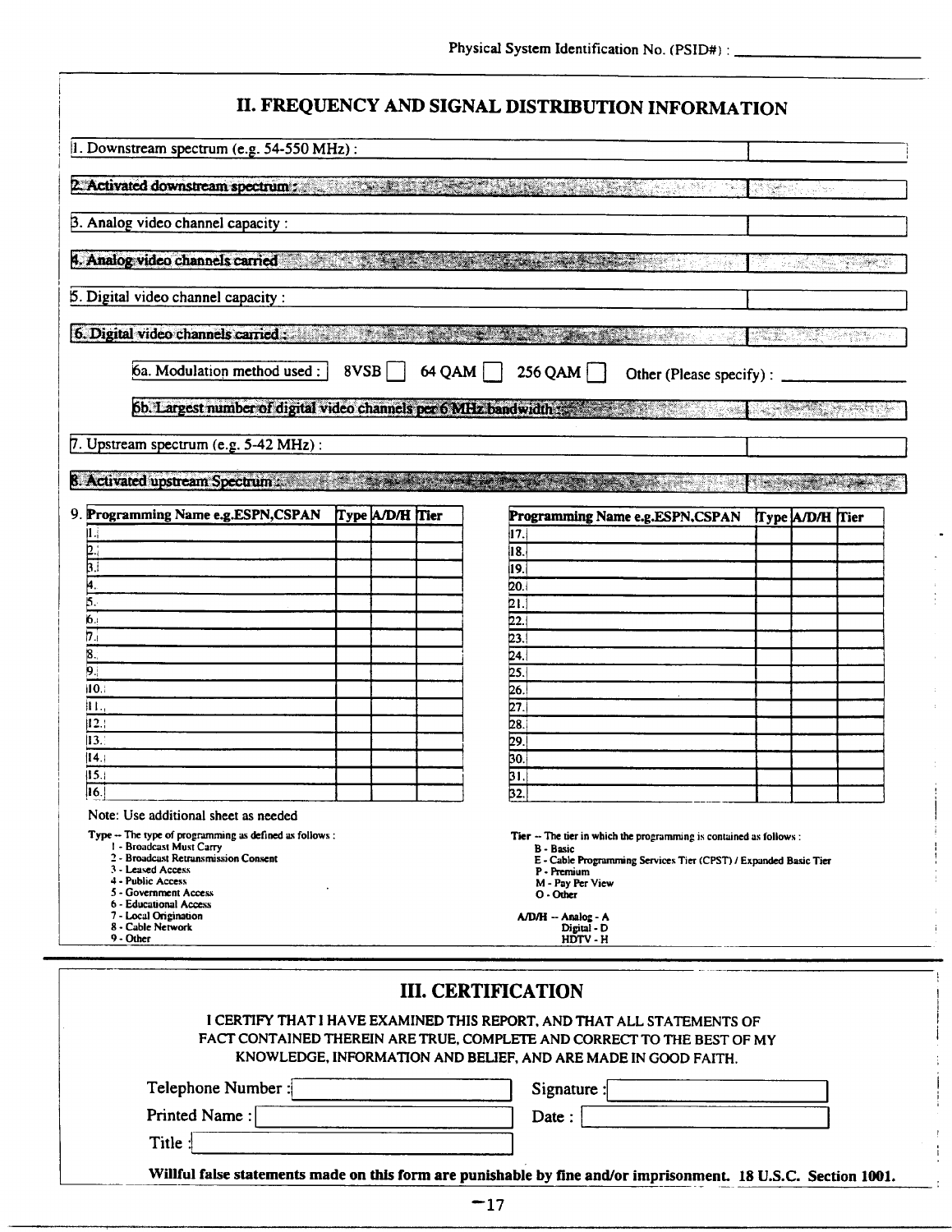| Programming Name e.g.ESPN,CSPAN | Type A/D/H Tier |  |
|---------------------------------|-----------------|--|
| 33.                             |                 |  |
| $\overline{34}$                 |                 |  |
| $\overline{35}$                 |                 |  |
| $\overline{36}$                 |                 |  |
| $\overline{37}$                 |                 |  |
| 38.                             |                 |  |
| 39.                             |                 |  |
| 40.1                            |                 |  |
| $\overline{41.1}$               |                 |  |
|                                 |                 |  |
| $\overline{42.1}$               |                 |  |
| $\overline{43}$ .               |                 |  |
| 44.                             |                 |  |
| 45.                             |                 |  |
| 46.                             |                 |  |
| 47.3                            |                 |  |
| 48.<br>Ŧ                        |                 |  |
| 49.                             |                 |  |
| 50.                             |                 |  |
| 51.1                            |                 |  |
| $\overline{52.}$                |                 |  |
| 53.                             |                 |  |
| $\overline{54}$                 |                 |  |
| 55.                             |                 |  |
| 56.                             |                 |  |
| $\overline{57}$                 |                 |  |
| $\overline{58}$ .               |                 |  |
| 59.                             |                 |  |
| 60.7                            |                 |  |
| 61.                             |                 |  |
| 62.                             |                 |  |
|                                 |                 |  |
| 63<br>64.                       |                 |  |
|                                 |                 |  |
| 65.                             |                 |  |
| 66.                             |                 |  |
| 67.5                            |                 |  |
| 68.                             |                 |  |
| 69.                             |                 |  |
| $\overline{70}$                 |                 |  |
| $\overline{71.7}$               |                 |  |
|                                 |                 |  |
| $\frac{72}{73}$                 |                 |  |
| 74.                             |                 |  |
| 75.                             |                 |  |
| 76.                             |                 |  |
| 77.                             |                 |  |
| 78.                             |                 |  |
| 79.                             |                 |  |
| 80.                             |                 |  |
| .<br>81.                        |                 |  |
| 82                              |                 |  |
| 83.                             |                 |  |
| 84.                             |                 |  |
| 85.                             |                 |  |
| 86.                             |                 |  |
| 87.                             |                 |  |
| 88.                             |                 |  |
| 89.                             |                 |  |
| 90.                             |                 |  |
|                                 |                 |  |
| pı.                             |                 |  |

| Programming Name e.g.ESPN.CSPAN | Type A/D/H Tier |  |
|---------------------------------|-----------------|--|
| 92.                             |                 |  |
| 93.                             |                 |  |
| <b>94.</b>                      |                 |  |
| PS.                             |                 |  |
| $\overline{96.}$                |                 |  |
| 97.I<br>98.                     |                 |  |
| 99.                             |                 |  |
| 100.                            |                 |  |
| IOI.                            |                 |  |
| 102.                            |                 |  |
| 103.                            |                 |  |
| 104.                            |                 |  |
| 105.                            |                 |  |
| 106.                            |                 |  |
| 107.                            |                 |  |
| 108.                            |                 |  |
| 109.                            |                 |  |
| 110.                            |                 |  |
| <u>пп.</u>                      |                 |  |
| 2.<br>113.                      |                 |  |
| 114.                            |                 |  |
| $\overline{115}$                |                 |  |
| ٠<br>$\overline{116}$ .         |                 |  |
| $\overline{117}$                |                 |  |
| 118.                            |                 |  |
| I 19.                           |                 |  |
| $\overline{120}$                |                 |  |
| $\overline{121}$                |                 |  |
| $\overline{122}$                |                 |  |
| 123.                            |                 |  |
| 124.                            |                 |  |
| 125.                            |                 |  |
| 126.<br>127.                    |                 |  |
| $\overline{128}$                |                 |  |
| $\overline{129}$ .              |                 |  |
| 130.                            |                 |  |
| 131.                            |                 |  |
| 132.                            |                 |  |
| 133.                            |                 |  |
| 134.                            |                 |  |
| 135.                            |                 |  |
| 136.                            |                 |  |
| 137.                            |                 |  |
| 138.                            |                 |  |
| 139.                            |                 |  |
| 140.                            |                 |  |
| 141.<br>142.                    |                 |  |
| 143.                            |                 |  |
| 144.                            |                 |  |
| 145.                            |                 |  |
| 146.                            |                 |  |
| 147.                            |                 |  |
| 148.                            |                 |  |
| 149.                            |                 |  |
| 150.                            |                 |  |
|                                 |                 |  |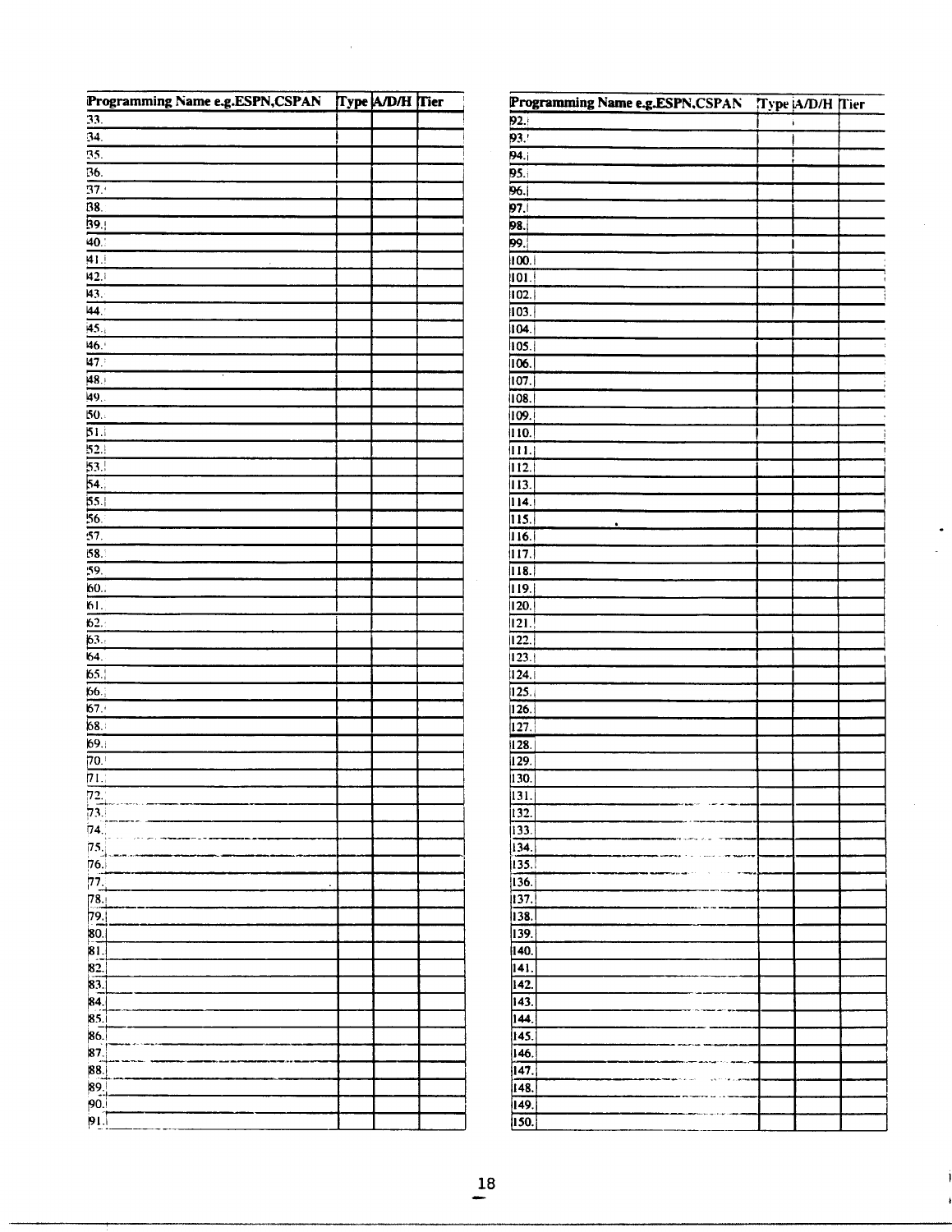## **APPENDIX B**

#### **FINAL REGULATORY FLEXIBILITY ANALYSIS**

#### A. Background

1. As required by the Regulatory Flexibility Act (RFA),<sup>1</sup> an Initial Regulatory Flexibility Analysis ("IRFA") was incorporated into the Notice of Proposed Rule Making ("NPRM") in this proceeding.<sup>2</sup> The Commission sought written public comment on the possible impact of the proposed policies and rules on small entities in the NPRM, including comments on the IRFA. This Final Regulatory Flexibility Analysis ("FRFA") in this Report and Order ("Order") conforms to the RFA.<sup>3</sup>

B. Need for Action and Objectives of the Rules

2. Section 11 of the 1996 Telecommunications Act requires the Commission to conduct a biennial review of regulations that apply to operations and activities of any provider of telecommunications service and to repeal or modify any regulation it determines to be no longer in the public interest.<sup>4</sup> Although Section 11 does not specifically refer to cable operators, the Commission has determined that the first biennial review presents an excellent opportunity for a thorough examination of all of the Commission's regulations.

C. Summary of Significant Issues Raised by the Public Comments in Response to the IRFA

3. While no commenter has specifically responded to the IRFA, several commenters allege that the current requirement to file a Form 325 is unnecessarily burdensome. Commenters generally contend that the current Form 325 has out lived its usefulness and the information contained therein is available from other sources.

D. Description and Estimate of the Number of Small Entities to Which the Rules Will Apply

4. The RFA directs the Commission to provide a description of and, where feasible, an estimate of the number of small entities that might be affected by the rules here adopted. The RFA defines the term "small entity" as having the same meaning as the terms "small business," "small organization," and "small governmental jurisdiction."<sup>5</sup> In addition, the term "small business" has the same meaning as the term "small

3 *See* 5 U.S.C. § 604.

 $55$  U.S.C. § 601(6).

<sup>1</sup> *See* 5 U.S.C. § 603. The RFA, *see* 5 U.S.C. § 601 *et seq,.* has been amended by the Contract With America Advancement Act of 1996, Pub. L. No. 104-121, 110 Stat. 847 (1996) ("CWAAA"). Title II of the CWAAA is the Small Business Regulatory Enforcement Fairness Act of 1996 ("SBREFA").

<sup>2</sup>  *1998 Biennial Regulatory Review --Annual Report of Cable Television System, Form 325, filed pursuant to Section 76.403 of the Commission's Rules, 13 FCC Rcd 12266 (1998).* 

<sup>4</sup> 47 U.S.C. § 161; News Release, Nov. 18, 1997.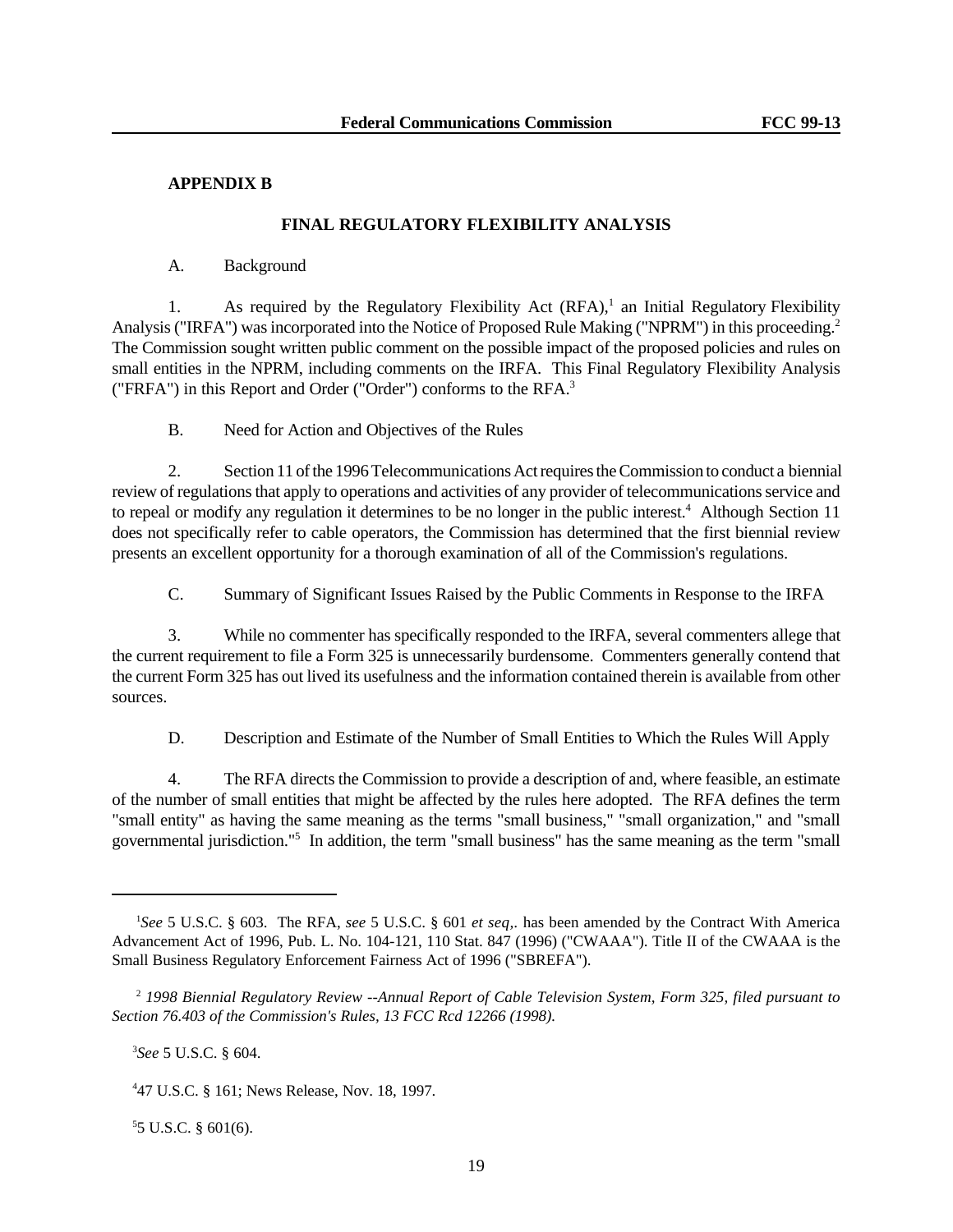business concern" under the Small Business Act.<sup>6</sup> Under the Small Business Act, a small business concern is one which: (a) is independently owned and operated; (b) is not dominant in its field of operation; and (c) satisfies any additional criteria established by the SBA.<sup>7</sup> The rule implementing a streamlined Form 325 that we adopt in this Report and Order will only affect cable systems.

5. SBA Definitions for Cable. The SBA has developed a definition of small entities for cable and other pay television services, which includes all such companies generating \$11 million or less in annual receipts.<sup>8</sup> According to the Census Bureau data from 1992, there were approximately 1,758 cable systems with less than  $$11$  million in revenue.<sup>9</sup>

6. Additional Cable System Definitions: In addition, the Commission has developed, with SBA's approval, our own definition of a small cable system operator for the purposes of rate regulation. Under the Commission's rules, a "small cable company" is one serving no more than 400,000 subscribers nationwide.<sup>10</sup> Based on recent information, we estimate that there were 1439 cable operators that qualified as small cable companies at the end of 1995.<sup>11</sup> Since then, some of those companies may have grown to serve over 400,000 subscribers, and others may have been involved in transactions that caused them to be combined with other cable operators.

7. The Communications Act also contains a definition of a small cable system operator, which is "a cable operator that, directly or through an affiliate, serves in the aggregate fewer than 1% of all subscribers in the United States and is not affiliated with any entity or entities whose gross annual revenues in the aggregate exceed \$250,000,000."<sup>12</sup> The Commission has determined that there are 61,700,000 cable subscribers in the United States. Therefore, we found that an operator serving fewer than 617,000 subscribers shall be deemed a small operator, if its annual revenues, when combined with the total annual revenues of all of its affiliates, do not exceed \$250 million in the aggregate.<sup>13</sup> Based on available data, we find that the number

8 13 C.F.R. § 121.201 (SIC 4841).

<sup>9</sup>U.S. Department of Commerce, Bureau of the Census, Industry and Enterprise Receipts Size Report, Table 2D, SIC 4841 (Bureau of the Census data under contract to the Office of Advocacy of the SBA).

 $^{10}$ 47 C.F.R. § 76.901(e). The Commission developed this definition based on its determinations that a small cable system operator is one with annual revenues of \$100 million or less. *Implementation of Sections of the 1992 Cable Act: Rate Regulation*, *Sixth Report and Order and Eleventh Order on Reconsideration*, 10 FCC Rcd 7393 (1995).

<sup>11</sup>Paul Kagan Associates, Inc., *Cable TV Investor*, Feb. 29, 1996 (based on figures for Dec. 30, 1995).

 $1247$  U.S.C. § 543(m)(2).

<sup>13</sup>47 C.F.R. § 76.1403(b) (SIC 4833).

<sup>6</sup> 5 U.S.C. § 601(3) (1980) (incorporating by reference the definition of "small business concern" in 15 U.S.C. § 632). Pursuant to 5 U.S.C. § 601(3), the statutory definition of small business applies "unless an agency after consultation with the Office of Advocacy of the Small Business Administration and after an opportunity for public comment, establishes one or more definitions of such term which are appropriate to the activities of the agency and publishes such definitions in the Federal Register."

<sup>7</sup> *Small Business Act*, 15 U.S.C. § 632*.*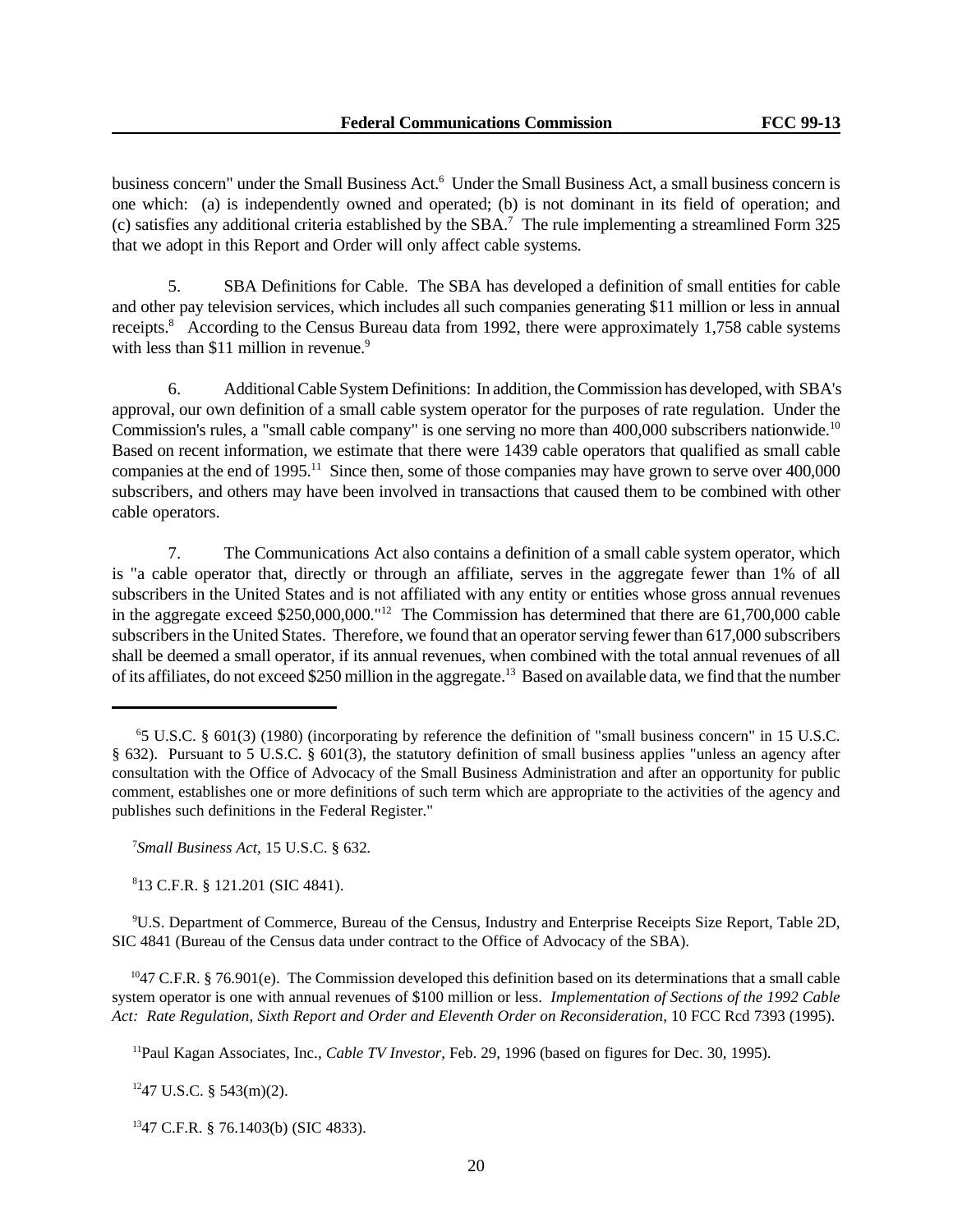of cable operators serving 617,000 subscribers or less totals 1450.<sup>14</sup> Although it seems certain that some of these cable system operators are affiliated with entities whose gross annual revenues exceed \$250,000,000, we are unable at this time to estimate with greater precision the number of cable system operators that would qualify as small cable operators under the definition in the Communications Act.

Description of Reporting, Record keeping and Other Compliance Requirements

8. This analysis examines the costs and administrative burdens associated with our rules and requirements. The rule we adopt today significantly reduces the burden on the cable industry. The rule requires that all cable systems having 20,000 or more subscribers, and a sampling of cable operators having less than 20,000 subscribers, must file a streamlined Form 325. This will result in reducing the filing burden from nearly 11,000 to approximately 1,100 forms filed by cable operators. In addition the form itself has been modified to be less burdensome. We estimate that it will take operators approximately 2 hours to fill out each newly revised Form 325. No other compliance requirements are imposed.

F. Steps Taken to Minimize Significant Economic Impact On Small Entities and Significant Alternatives Considered

9. We believe that our amended rule will alleviate Form 325 filings for some small cable operators under the SBA's definition of small businesses. In addition, by our action of streamlining Form 325, the burden on all cable operators will be substantially reduced.

G. Report to Congress

10. The Commission will send a copy of the Report and Order, including this FRFA, in a report to Congress pursuant to the Small Business Regulatory Enforcement Fairness Act of 1996, 5 U.S.C. § 801(a)(1)(A). The Report and Order and this FRFA (or summaries thereof) will also be published in the Federal Register, see 5 U.S.C. § 604(b), and will be sent to the Chief Counsel for Advocacy of the Small Business Administration.

<sup>14</sup>Paul Kagan Associates, Inc., *Cable TV Investor*, Feb. 29, 1996 (based on figures for Dec. 30, 1995).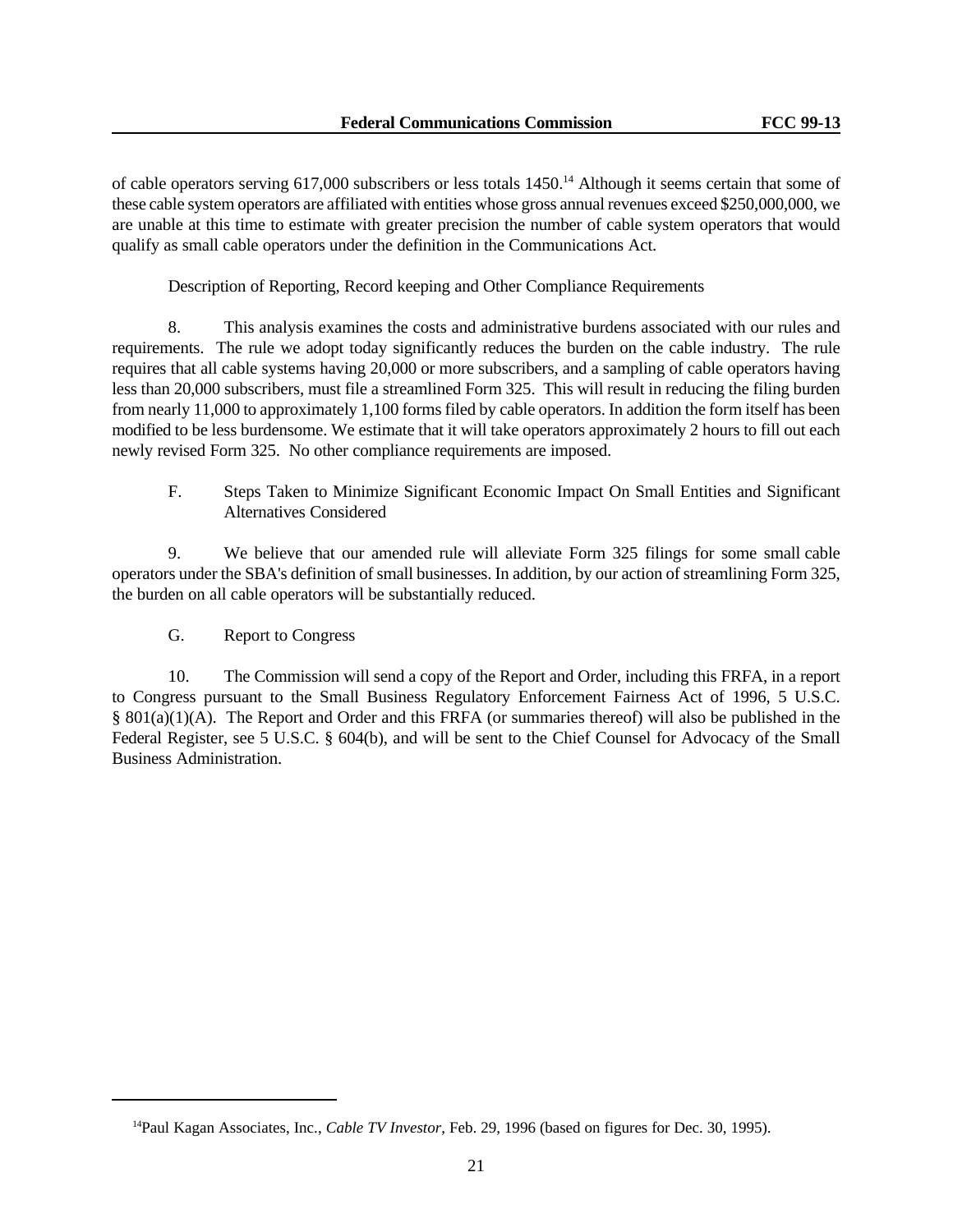# **APPENDIX C**

#### **Rules**

Part 76 of Title 47 of the Code of Federal Regulations is to be amended as follows:

# **PART 76 -- MULTICHANNEL VIDEO AND CABLE TELEVISION SERVICE**

1. Section 76.403 is amended to read as follows:

#### **§76.403 Cable television system reports.**

The operator of every operational cable television system that serves 20,000 or more subscribers shall annually file with the Commission a Form 325 soliciting general information and frequency and signal distribution information on a Physical System Identification Number ("PSID") basis.

These forms shall be completed and returned to the Commission within 60 days after the date of receipt by the operator.

NOTE: The Commission retains its authority to require Form 325 to be filed by a sampling of cable operators with less than 20,000 subscribers.

2. Section 76.615 is amended to read as follows:

#### **§76.615 Notification requirements.**

All cable television operators shall comply with each of the following notification requirements:

 (a) The operator of the cable system shall notify the Commission annually of all signals carried in the aeronautical radio frequency bands, noting the type of information carried by the signal (television picture, aural, pilot carrier, or system control, etc.) The timely filing of the FCC Form 320 will meet this requirement.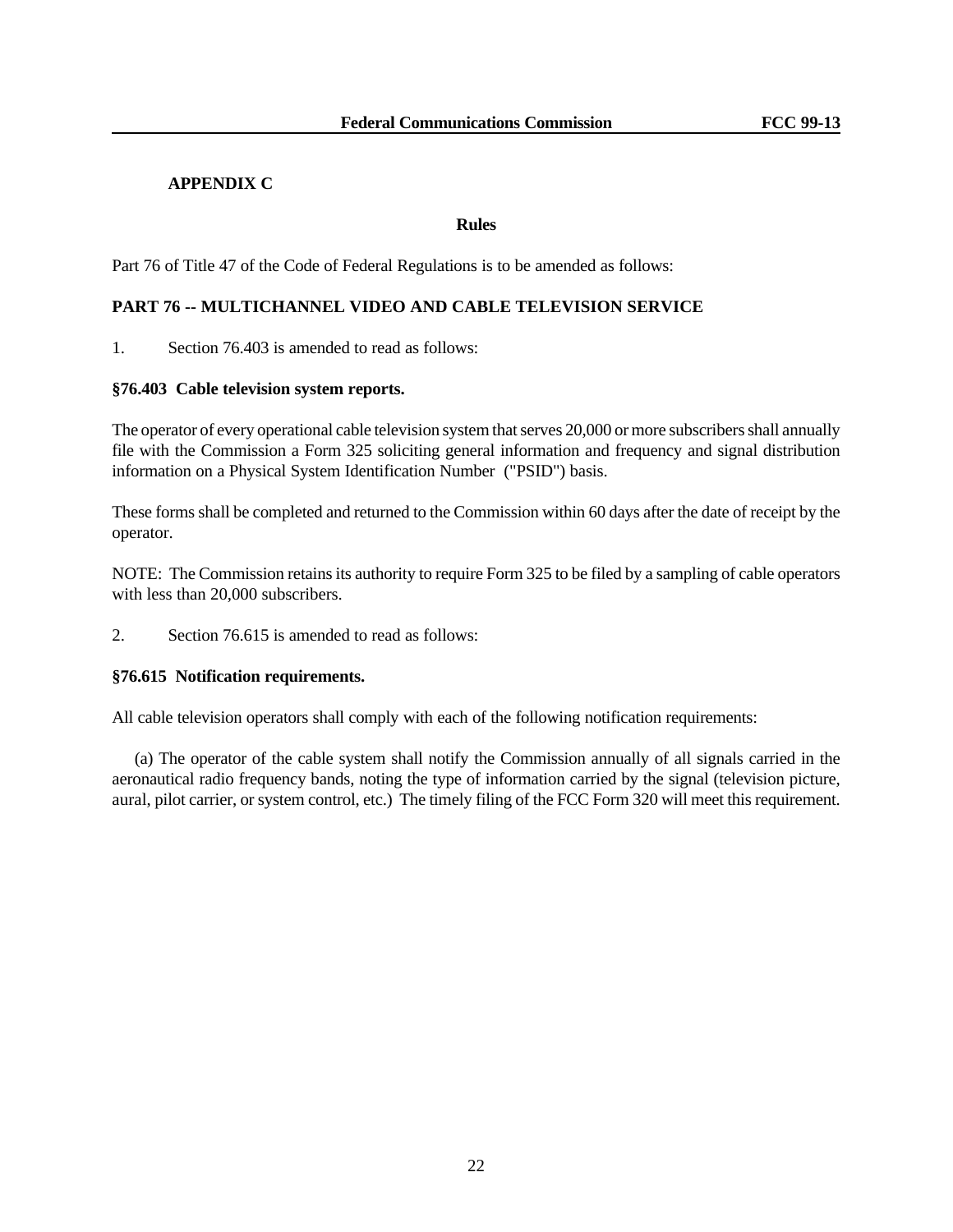# **Dissenting Statement of Commissioner Harold Furchtgott-Roth 1998 Biennial Regulatory Review: "Annual Report of Cable Television Systems, Form 325, Filed Pursuant to Section 76.403 of the Commission's Rules, CS Docket No. 98-61**

For the following reasons, I would have eliminated altogether the rule requiring cable operators to file Form  $325.<sup>1</sup>$ 

*First*, the collection of this information is not statutorily required, nor does the item identify any specific, statutorily-based purpose for this information once collected. As I have said in other contexts, we should not compile data for its own sake. *See 1998 Biennial Regulatory Review -- Streamlining of Mass Media Applications, Rules, and Processes; Policies and Rules Regarding Minority and Female Ownership of Mass Media Facilities*; MM Docket Nos. 98-43, 91-140, 94-149 (released Dec. 3, 1998). As Commissioner Powell points out, the fact that we have not collected this information for the last four years undermines the assertion of actual need for it.

*Second*, any information that we need in order to make regulations governing cable operators can be obtained in the context of specific rulemakings. Those interests whose business operations will be affected by proposed regulations have every incentive to provide the Commission with information on relevant topics. Moreover, general industry information can be readily obtained from private groups, such as the National Cable Television Association, or from industry publications.

*Third*, any rationale for the collection of this information loses force when the filing requirement is not applied evenly to all cable operators. The usefulness of information gleaned from only a small segment of the industry is limited. I also question the fairness of a sampling system as an alternative, since, at the end of the day, responding to these inquiries is costly to operators and sampling imposes those costs on operators on an arbitrary basis.

<sup>1</sup>As I have stated in other "Biennial Review" items undertaken pursuant to section 11(b) of the Communications Act, 47 USC section 161(b), I do not believe that the 1998 section 11(a) review was as thorough as it should have been. *See generally* Report on Implementation of Section 11 by the Federal Communications Commission (Dec. 21, 1998), <www.fcc.gov/commissioners/furchtgott-roth/reports/sect11>. I look forward to working with the Chairman and other Commissioners on the 2000 Biennial Review, planning for which should begin in mid-1999.